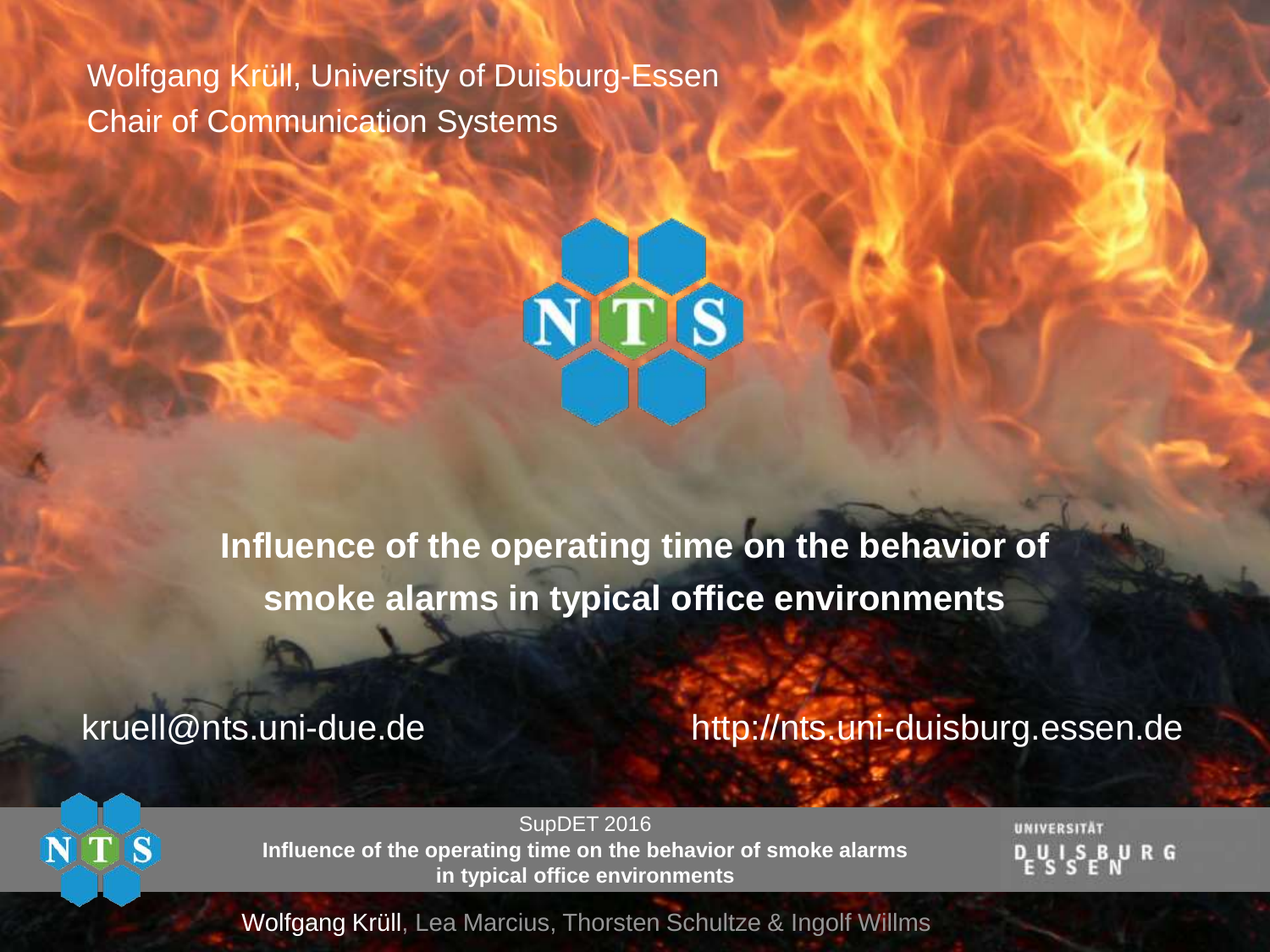## **University of Duisburg-Essen, Germany**

#### **One of the youngest universities in Germany**

- $\rightarrow$  Among the top 10 of the biggest universities in Germany
- $\rightarrow$  Located in the heart of the Ruhr metropolis
- $\rightarrow$  Number of students  $\approx 41.000$ Percentage of international students ≈ 13 %
- Number of employees ≈ 4700 Number of employees≈ 4700

#### $\rightarrow$  Number of faculties 11

- $\rightarrow$  Humanities, Social Sciences, Educational Sciences, Mathematics, Engineering, Physics, Chemistry, Biology, Medicine, Economics and Business Administration, Mercator School of Management
- $\rightarrow$  Faculty of Engineering (74 departments)  $\approx$  11.000 students
	- **→ Department of Communication Systems, NTS**
	- **→ Organizer of the "International Conference on Automatic Fire Detection" AUBE '14**



SupDET 2016 **Influence of the operating time on the behavior of smoke alarms in typical office environments**

UNIVERSITÄT **BURG**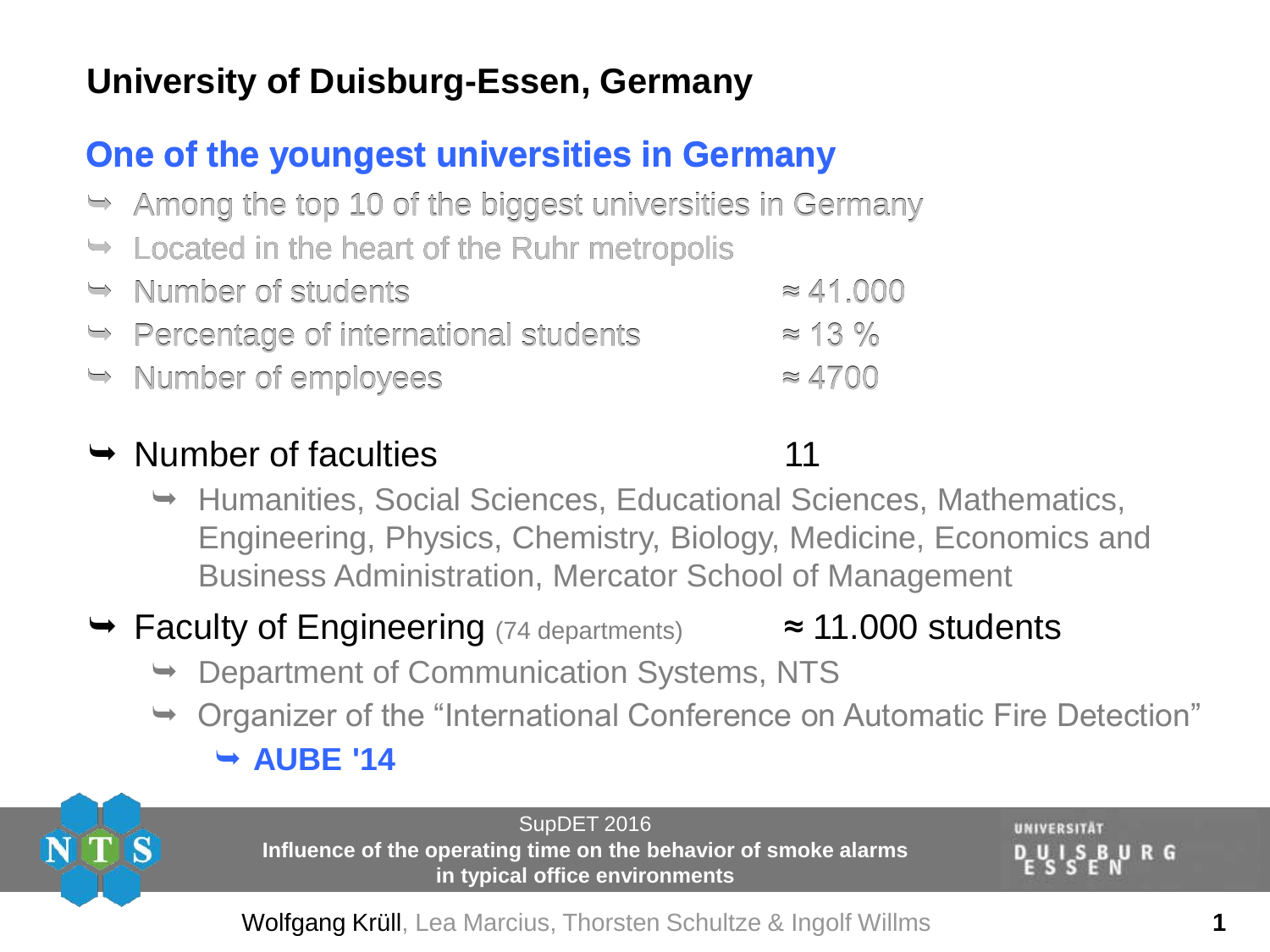## **Heinz Luck Fire Lab, University of Duisburg-Essen, Germany**

## **Fire Lab**

- Surface area  $34.5$  ft  $*$  29.5 ft
- Flexible room height 9.4 ft ... 21.5 ft

#### **Test scenarios**

- Fire tests in the initial stage of a fire (EN 54)
- Experiments concerning the distribution of smoke and fire gases under variable conditions
- Non-standard test scenarios (e.g. Airbus A400M-reproduction)







SupDET 2016 **Influence of the operating time on the behavior of smoke alarms in typical office environments**

UNIVERSITÄT URG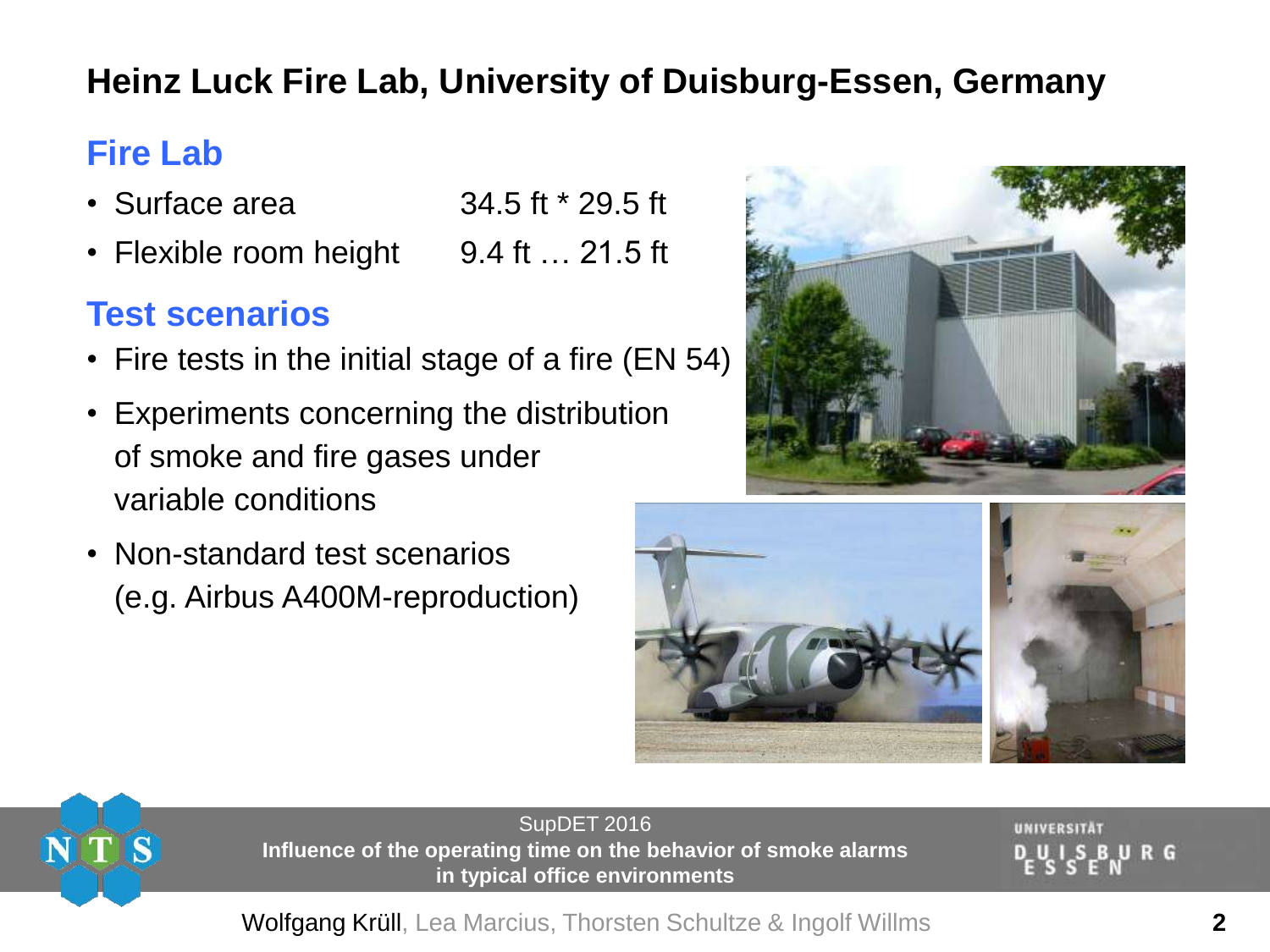## **Heinz Luck Fire Lab, University of Duisburg-Essen, Germany**

## **Fire Lab**

- Surface area  $34.5$  ft  $*$  29.5 ft
- Flexible room height 9.4 ft ... 21.5 ft

#### **Test scenarios**

- Fire tests in the initial stage of a fire (EN 54)
- Experiments concerning the distribution of smoke and fire gases under variable conditions
- Non-standard test scenarios (e.g. Airbus A400M-reproduction)
- Dust, spray and water fog tests
- Nuisance tests of smoke detectors in high humidity environments







SupDET 2016 **Influence of the operating time on the behavior of smoke alarms in typical office environments**

UNIVERSITÄT URG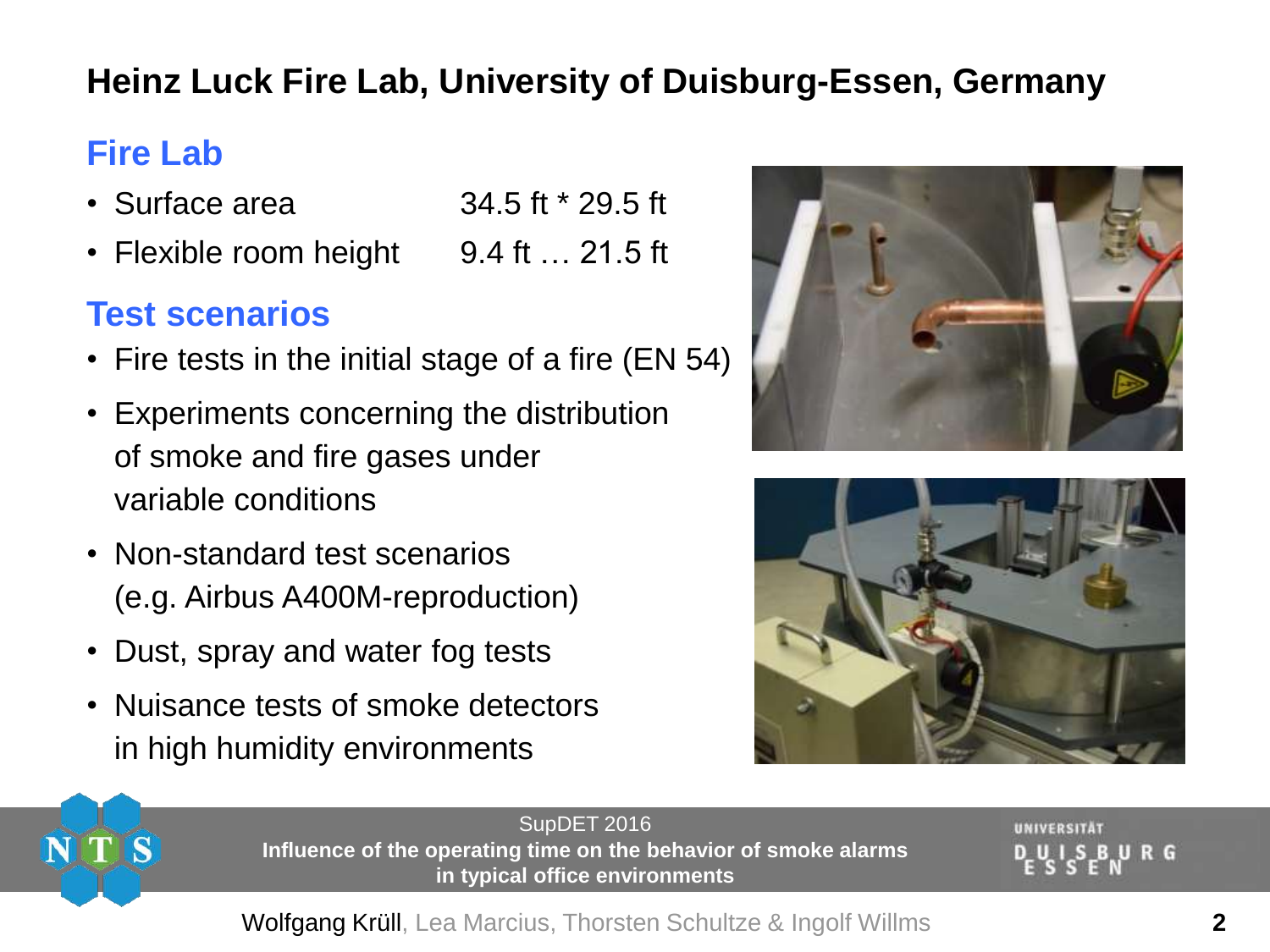**Influence of the operating time on the behavior of smoke alarms in typical office environments**

- **→ Motivation**
- **Aim of the study**
- **Description of the performed tests**
- **Measuring results**
- **Summary**



SupDET 2016 **Influence of the operating time on the behavior of smoke alarms in typical office environments**

UNIVERSITÄT BURG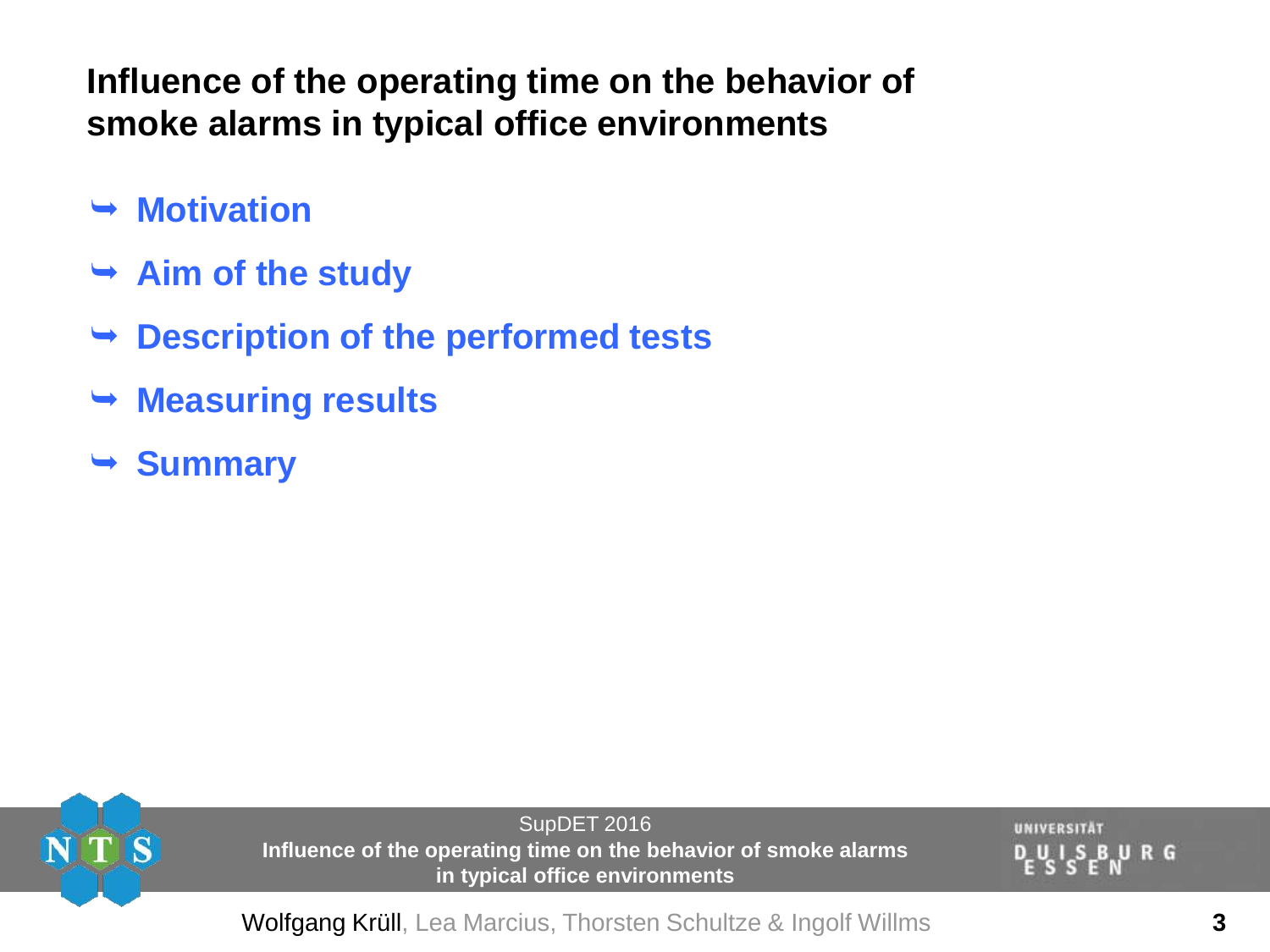#### **The German standard DIN 14675**

#### **"Fire-alarm systems - installation and operation"**

- Describes the proper setup, operation and maintenance •Describes the setup, operation and maintenance of an automatic fire alarm system having a direct connection to the fire brigade of an automatic fire alarm system having a direct connection to the fire brigade
- In the framework of maintenance the response behavior of smoke alarms has to be tested **or** the detectors have to be replaced after 5 resp. 8 years (depending on the detector technology)
	- Reason for the fixed cycles of substitution of smoke alarms are expected long-term changes of the response behavior due to pollution and the aging of components



SupDET 2016 **Influence of the operating time on the behavior of smoke alarms in typical office environments**

UNIVERSITÄT **BURG**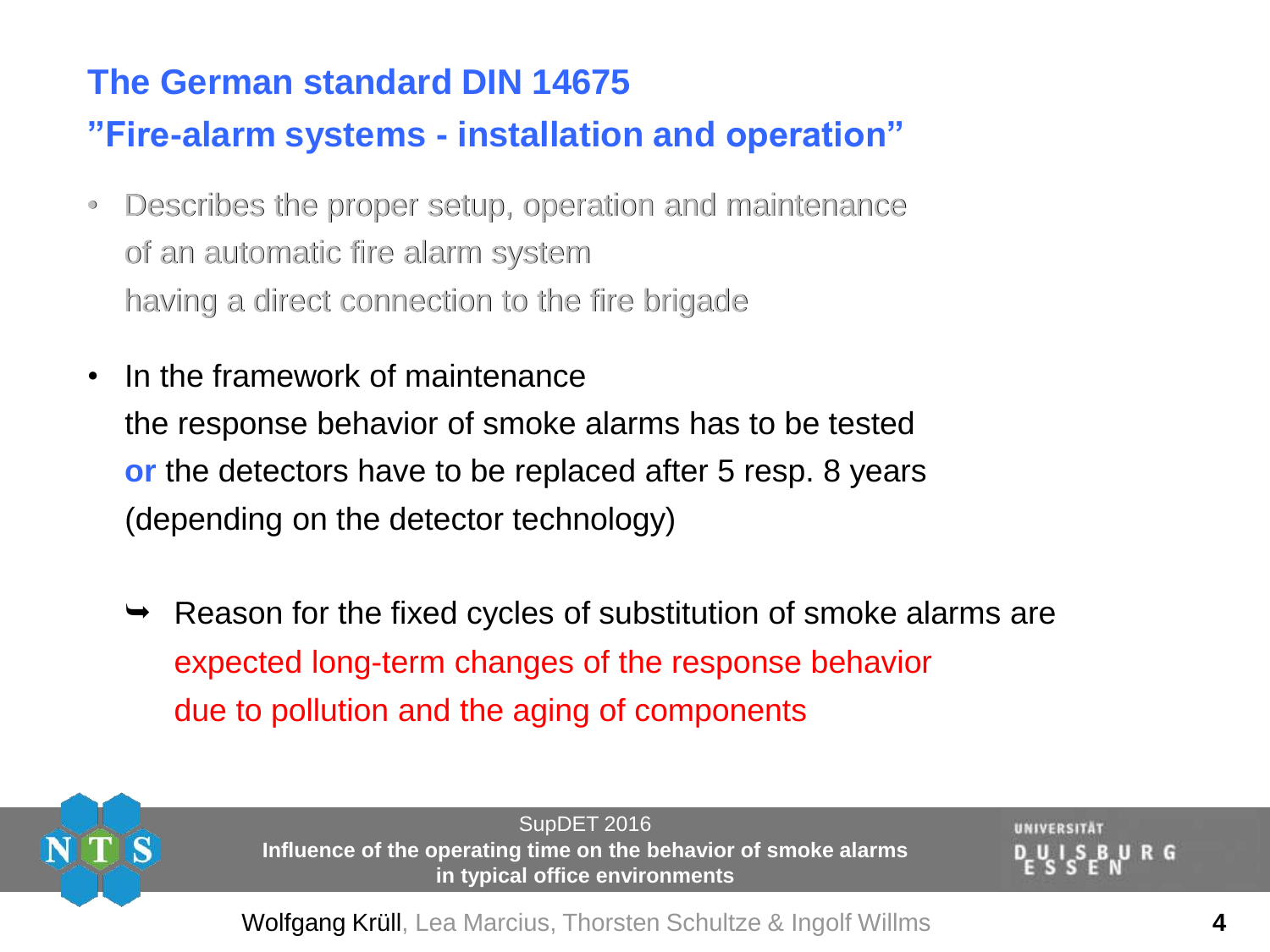#### **The German standard DIN 14675**

#### **"Fire-alarm systems - installation and operation"**

No answer how the value of 8 years has been calculated

- $\rightarrow$  In heavily polluted environments 8 years may be too high
	- $\rightarrow$  An earlier exchange can reduce the number of false alarms
- In clean environments 8 years may be too short (e.g. office buildings)
	- $\rightarrow$  An exchange of smoke alarms in clean environments at a later date can reduce costs and save resources





SupDET 2016 **Influence of the operating time on the behavior of smoke alarms in typical office environments**

UNIVERSITÄT URG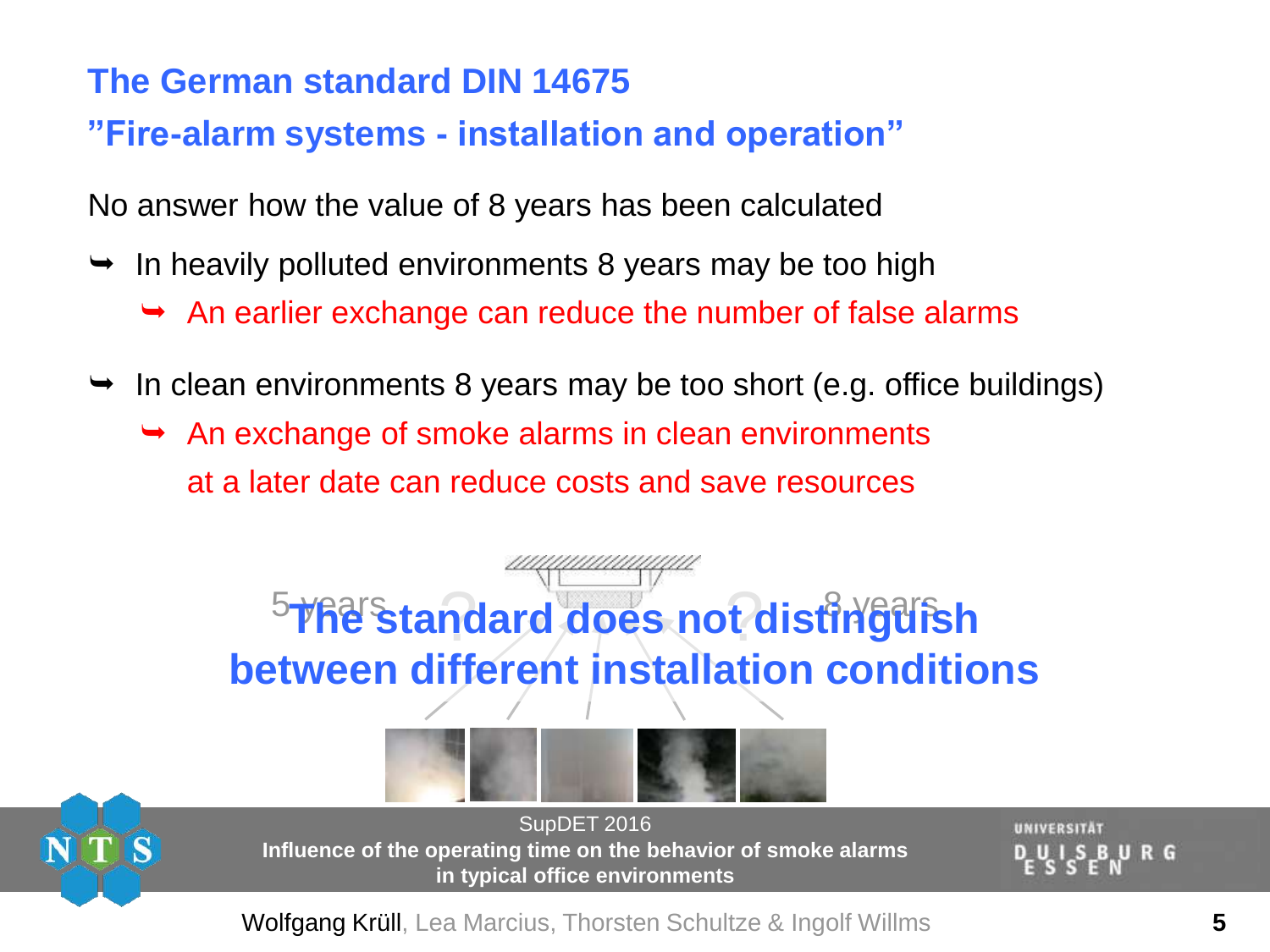## **Aim of the study**

Determination of long-term changes of the response behavior due to pollution and the aging of components

Measurements possibly are able to give essential hints

- **Response threshold value (RTV)** EN54 part 7, chap. 5.1.5
- 
- 
- 

(in our case "as many detectors as possible")

Repeatability **EN54 part 7, chap. 4.3.1 Directional dependence** EN54 part 7, chap. 4.3.2 Reproducibility **EN54 part 7, chap. 4.3.3** 



SupDET 2016 **Influence of the operating time on the behavior of smoke alarms in typical office environments**

UNIVERSITÄT **BURG**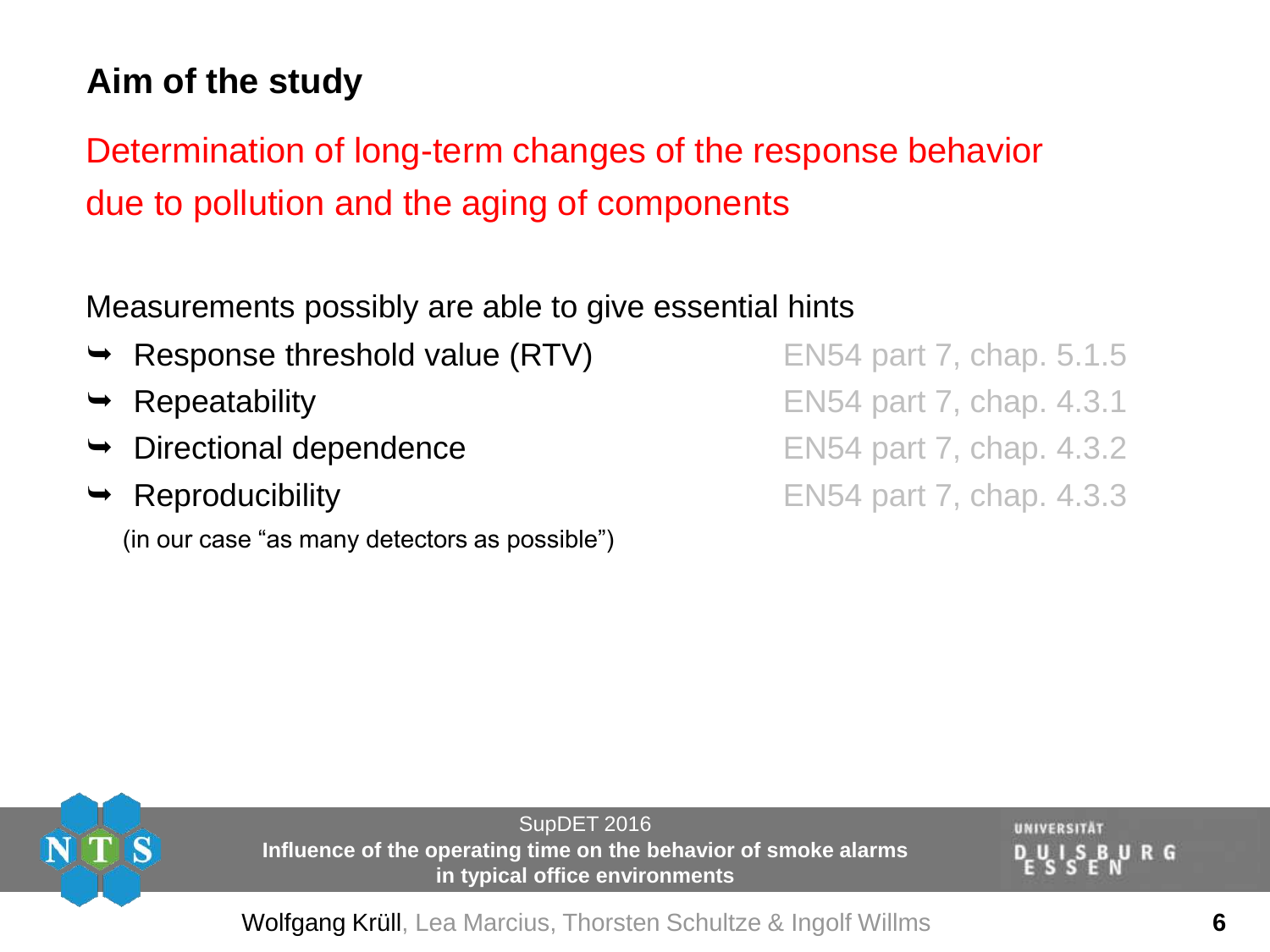## **Aim of the study**

- Analysis and documentation of the influence of the environment and the operating life on the response behavior
- A particular focus of this series of tests was to investigate the behavior of new optical smoke detectors by comparison with optical smoke detectors of different age groups
- The old detectors were collected from office buildings
- 4 age groups of old detectors
	- $\rightarrow$  2 5 years of operating life
	- $\rightarrow$  6 8 years of operating life
	- $\rightarrow$  9 12 years of operating life
	- $\rightarrow$  more than 12 years of operating life



SupDET 2016 **Influence of the operating time on the behavior of smoke alarms in typical office environments**

UNIVERSITÄT URG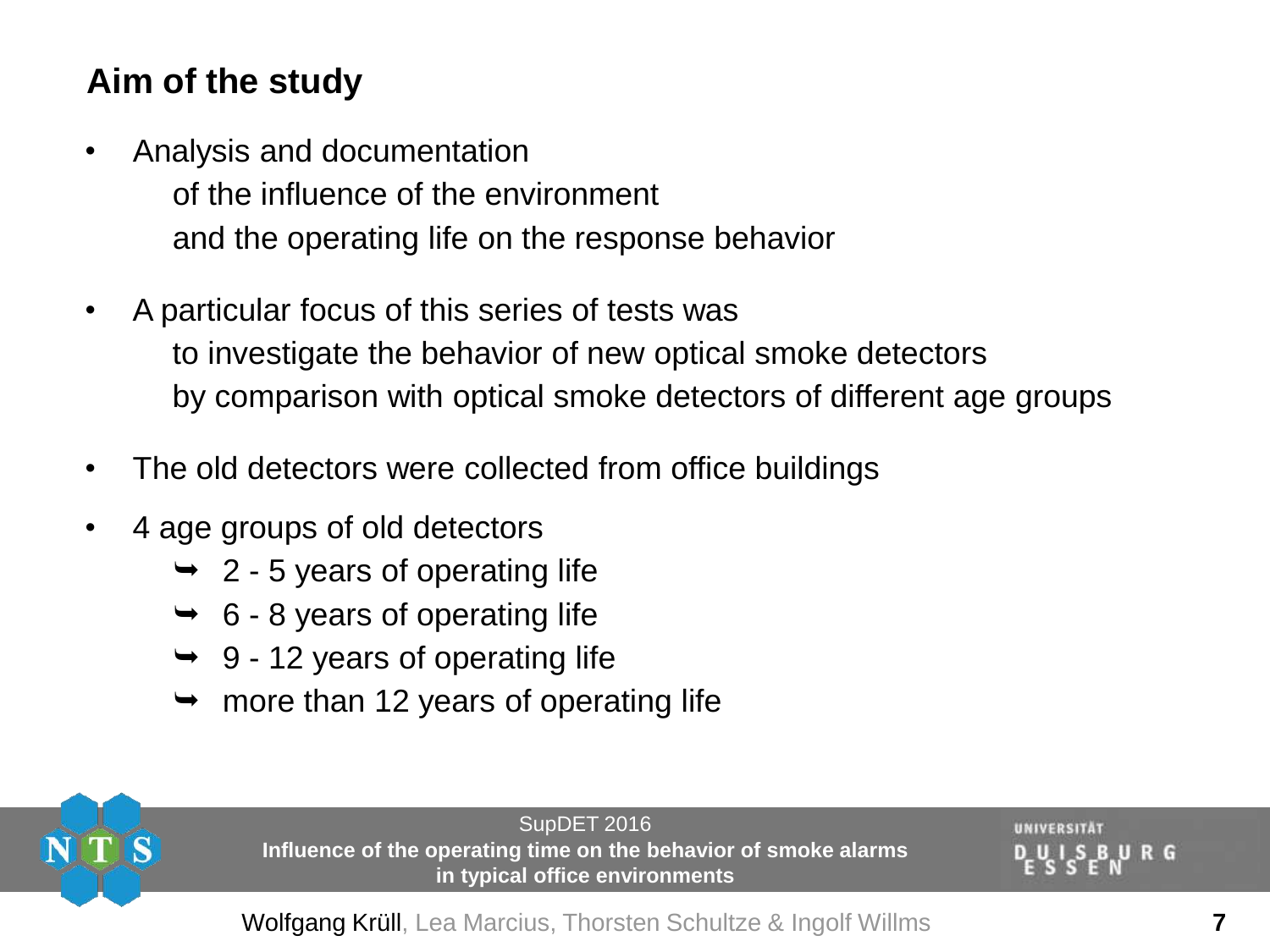#### **Quantity structure of the collected and tested detectors**

|                                                                                                                                                      | New detectors   | Detectors with<br>$2 - 5$ years<br>of operating life | Detectors with<br>6 - 8 years<br>of operating life | Detectors with<br>9 - 12 years<br>of operating life | Detectors with<br>more than $> 12$ years<br>of operating life |  |  |
|------------------------------------------------------------------------------------------------------------------------------------------------------|-----------------|------------------------------------------------------|----------------------------------------------------|-----------------------------------------------------|---------------------------------------------------------------|--|--|
| Detector type 1                                                                                                                                      | 10              |                                                      |                                                    | 22                                                  | 12                                                            |  |  |
| <b>Detector type 2</b>                                                                                                                               | 11              | 5                                                    | 13                                                 | 10                                                  |                                                               |  |  |
| Detector type 3                                                                                                                                      | 10 <sup>°</sup> | $\overline{4}$                                       | 16                                                 | 24                                                  | 10 <sub>1</sub>                                               |  |  |
| Detector type 4                                                                                                                                      | 10              | 5                                                    | 8                                                  | 11                                                  |                                                               |  |  |
| Detector type 5                                                                                                                                      | $\overline{4}$  | $\overline{1}$                                       | $\overline{2}$                                     | $\overline{0}$                                      | $\overline{0}$                                                |  |  |
|                                                                                                                                                      | 45              | 15                                                   | 39                                                 | 67                                                  | 22                                                            |  |  |
| No detectors of this type with an<br>operating life of 2.8 years                                                                                     |                 |                                                      |                                                    |                                                     |                                                               |  |  |
| 45<br>new optical smoke detectors<br>No detectors of this type with an<br>143<br>old optical smoke detectors<br>operating life of more than 12 years |                 |                                                      |                                                    |                                                     |                                                               |  |  |



SupDET 2016 **Influence of the operating time on the behavior of smoke alarms in typical office environments**

UNIVERSITÄT **UISBURG**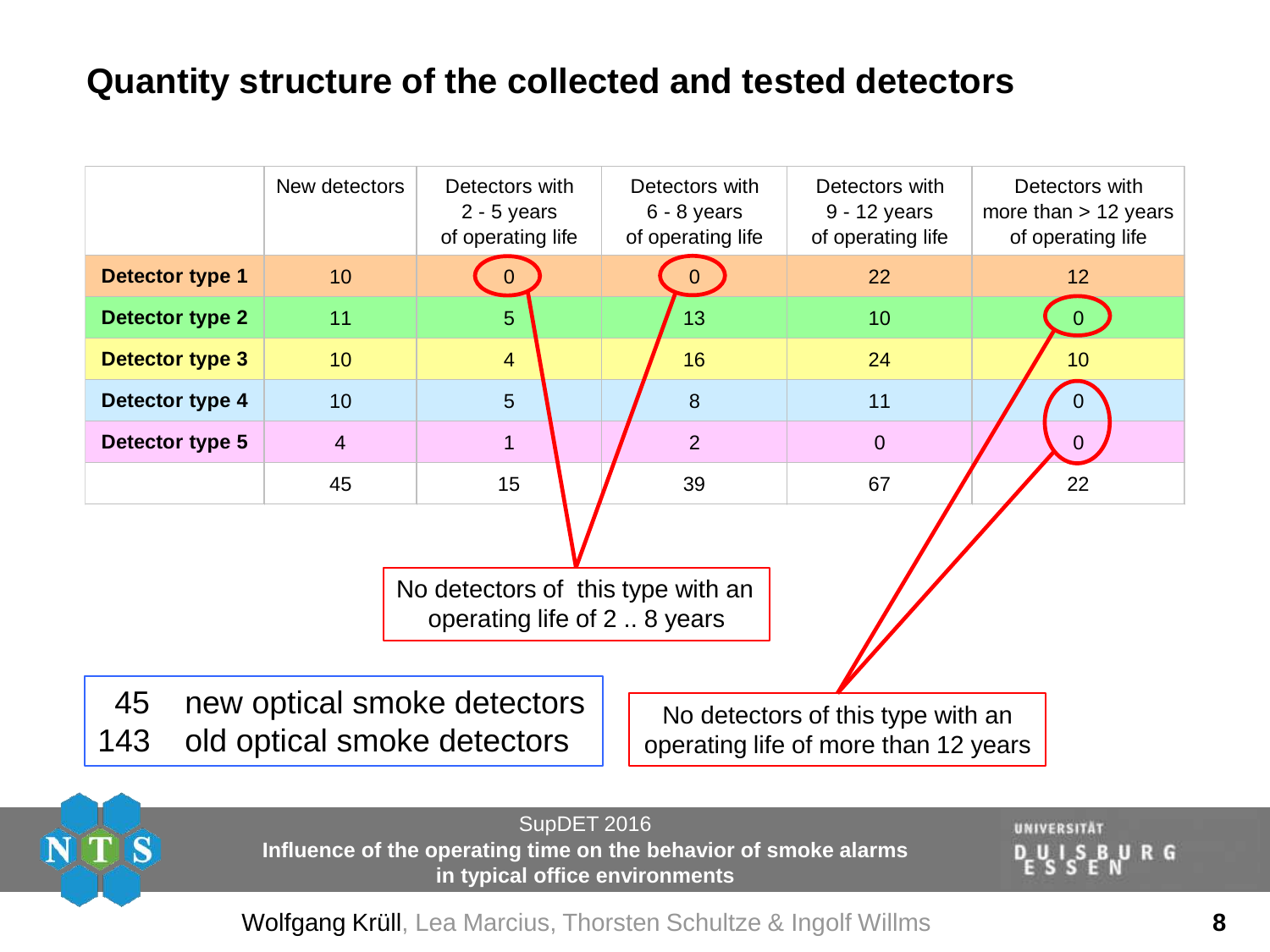#### **Lorenz AGW test aerosol generator & EN54 smoke tunnel**





**R**esponse **T**hreshold **V**alue was measured by the MIREX extinction measuring device





 $\overline{\mathbf{S}}$ **ITI** 

SupDET 2016 **Influence of the operating time on the behavior of smoke alarms in typical office environments**

UNIVERSITÄT UISBURG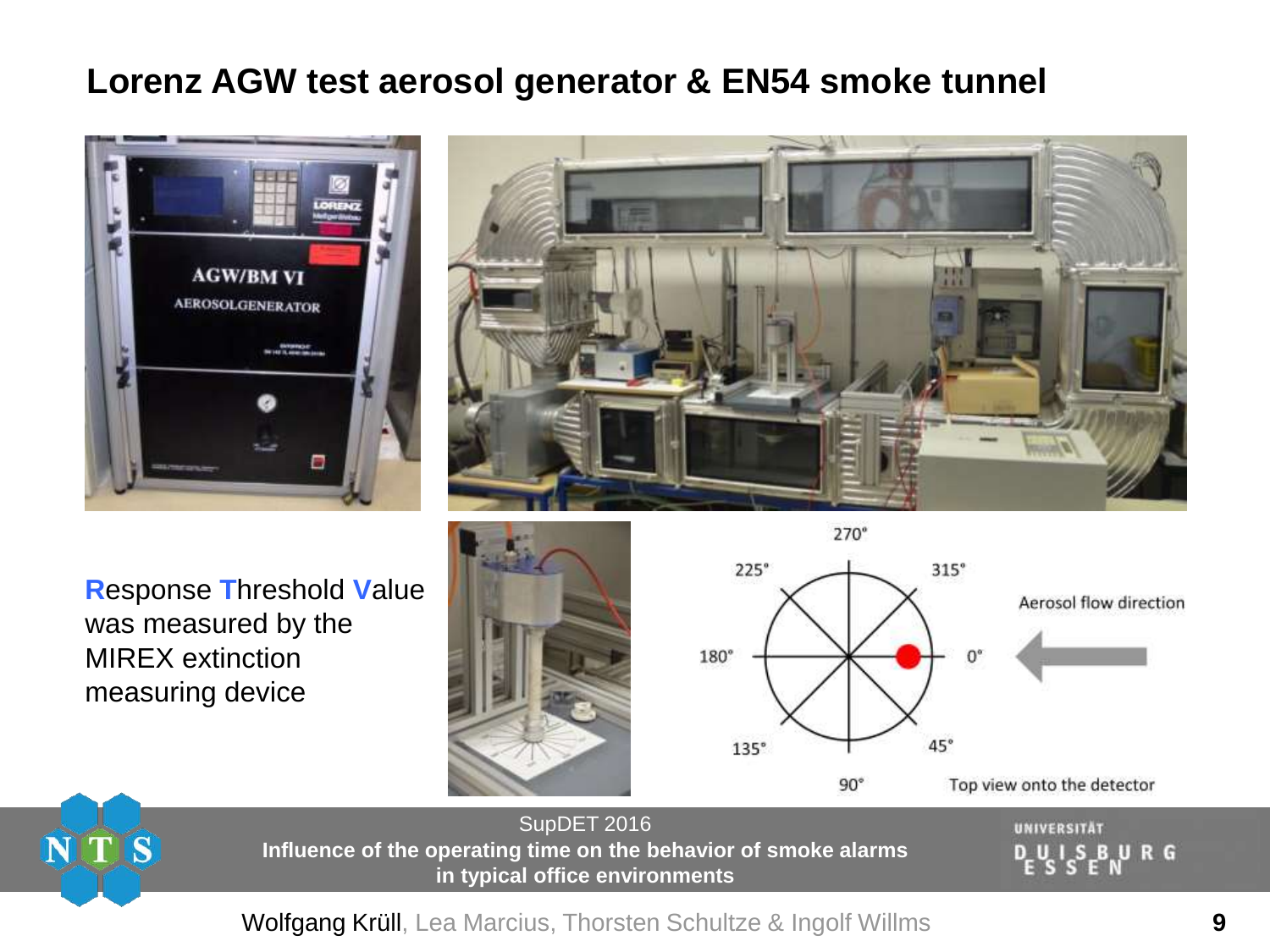#### **Principle of the measurement system**



NTS

SupDET 2016 **Influence of the operating time on the behavior of smoke alarms in typical office environments**

UNIVERSITÄT DUISBURG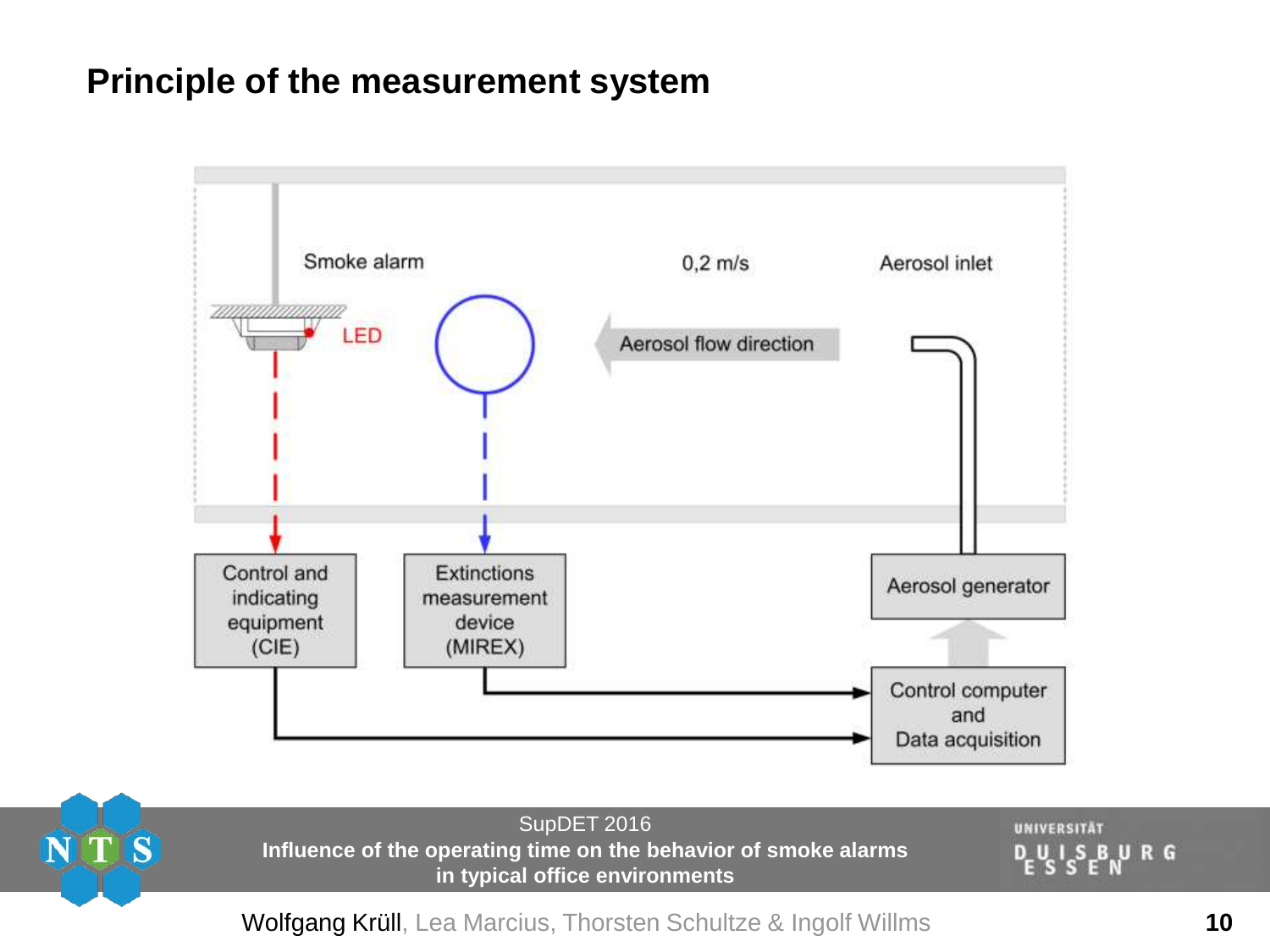#### **Requirement for the increase of the aerosol concentration for EN54 tests in the test tunnel**

(e.g. measurement of the response behaviour and directionality)



#### 0.015 dB m<sup>-1</sup> min<sup>-1</sup> ≤  $\Delta m / \Delta t$  ≤ 0.1 dB m<sup>-1</sup> min<sup>-1</sup>

Typical slew rate of smoke concentration for EN54 tests  $\approx 0.06$  dB m<sup>-1</sup> min<sup>-1</sup>



SupDET 2016 **Influence of the operating time on the behavior of smoke alarms in typical office environments**

UNIVERSITÄT URG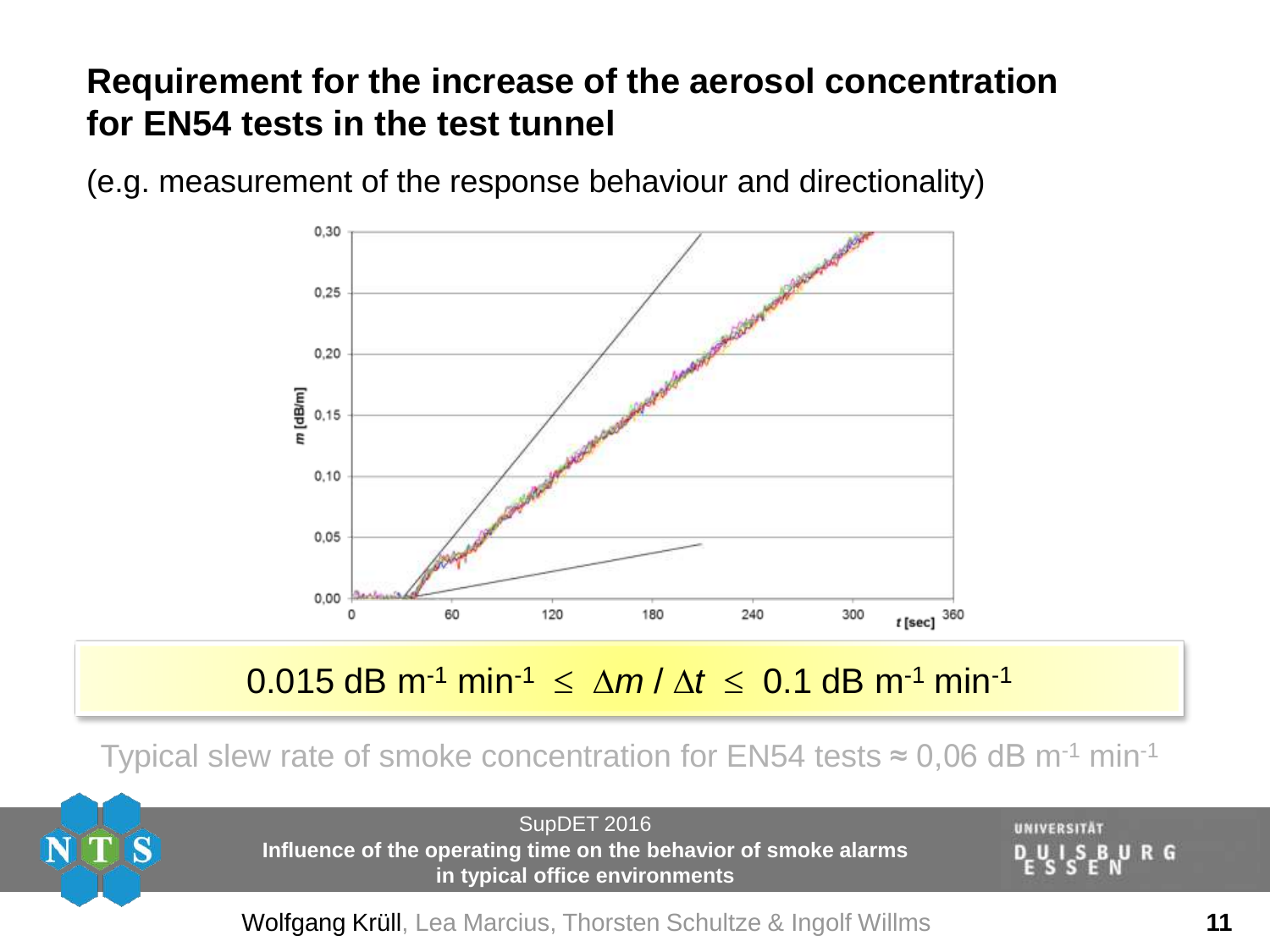#### **Tests with new detectors**

#### **Directional Dependence**

- 1 new detector of each detector type
- 8 measurements of the **R**esponse **T**hreshold **V**alue (RTV) after each measurement the detector was turned by 45°
- $\rightarrow$  Direction with the highest RTV,  $m_{\text{max}}$ 
	- $\rightarrow$  direction with the lowest sensitivity
- $\rightarrow$  Direction with the lowest RTV,  $m_{\text{min}}$ 
	- $\rightarrow$  direction with the highest sensitivity

## **Repeatability**

- $\rightarrow$  3 additional measurements at the angle with the highest RTV,  $m_{\text{max}}$ **Reproducibility**
- $\rightarrow$  9 new detectors of each type at the angle with the highest RTV,  $m_{\text{max}}$



SupDET 2016 **Influence of the operating time on the behavior of smoke alarms in typical office environments**

UNIVERSITÄT URG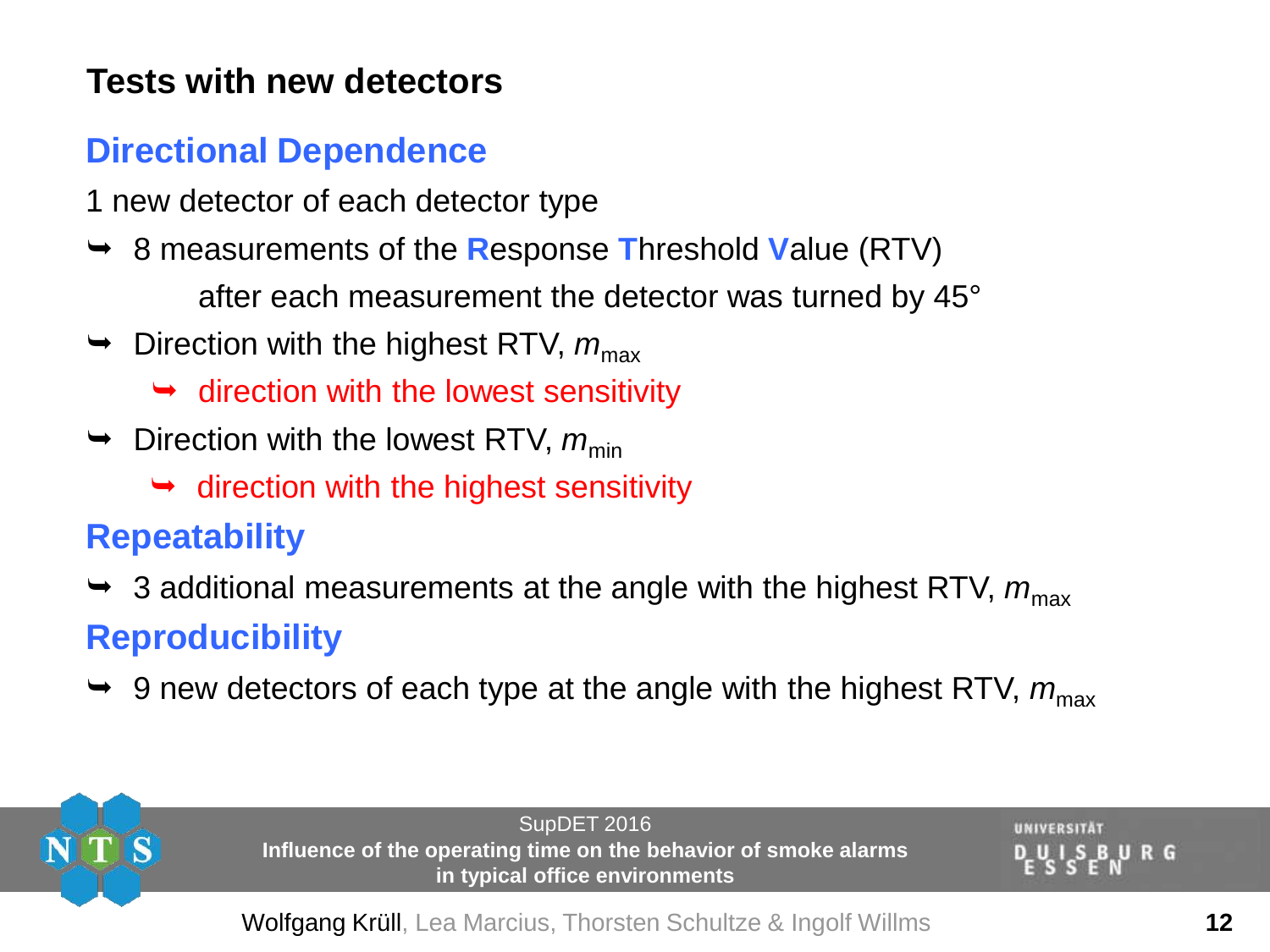#### **Measuring results for a new detector, type 1**

| $m$ [dB/m]<br>$m$ [dB/m]<br>$m$ [dB/m]<br>Angle [deg.] |                                           |       | $m$ [dB/m] | $m_{\text{max}}/m_{\text{min}} < 1.6$      |  |                                                  |                                            |                                           |
|--------------------------------------------------------|-------------------------------------------|-------|------------|--------------------------------------------|--|--------------------------------------------------|--------------------------------------------|-------------------------------------------|
| Detector 1 - 6N075                                     |                                           |       |            |                                            |  |                                                  |                                            |                                           |
|                                                        | $\overline{0}$                            | 0,155 |            |                                            |  |                                                  |                                            |                                           |
|                                                        |                                           |       |            |                                            |  |                                                  |                                            | <b>eatability</b>                         |
|                                                        |                                           |       |            |                                            |  |                                                  |                                            |                                           |
|                                                        |                                           |       |            |                                            |  | Requirements to pass the EN54 paraffin oil tests |                                            |                                           |
|                                                        |                                           |       |            |                                            |  |                                                  |                                            |                                           |
|                                                        | <b>Repeatability</b>                      |       |            | $m_{\rm max}$ / $m_{\rm min}$ < 1.6        |  |                                                  |                                            |                                           |
|                                                        | <b>Directional dependence</b>             |       |            | $m_{\rm max}$ / $m_{\rm min}$ < 1.6        |  |                                                  | endence                                    |                                           |
| Detector 1                                             |                                           |       |            |                                            |  |                                                  |                                            |                                           |
| <b>Reproducibility</b><br>Detector 1                   |                                           |       |            | $m_{\text{max}}/m_{\text{mean}} \leq 1.33$ |  |                                                  |                                            |                                           |
| Detector 1                                             |                                           |       |            |                                            |  |                                                  |                                            |                                           |
| Detector 1                                             | $m_{\text{mean}}/m_{\text{min}} \leq 1.5$ |       |            |                                            |  | $m_{mean}$                                       |                                            |                                           |
| Detector 1                                             |                                           |       |            |                                            |  |                                                  |                                            | $m_{max}$                                 |
| Detector 1                                             | $\ddotsc$                                 | .,    |            |                                            |  | ~, . ~~                                          |                                            | $m_{min}$                                 |
| Detector 1 - 6N081                                     |                                           | 0,199 |            |                                            |  | 1,081                                            | $m_{\text{max}}/m_{\text{mean}} \leq 1.33$ |                                           |
| Detector 1 - 6N082                                     |                                           | 0,198 |            |                                            |  | 1,133                                            |                                            | $m_{\text{mean}}/m_{\text{min}} \leq 1.5$ |
| Detector 1 - 6N083                                     |                                           | 0,185 |            |                                            |  |                                                  |                                            | <b>Reproducibility</b>                    |



SupDET 2016 **Influence of the operating time on the behavior of smoke alarms in typical office environments**

UNIVERSITÄT UISBURG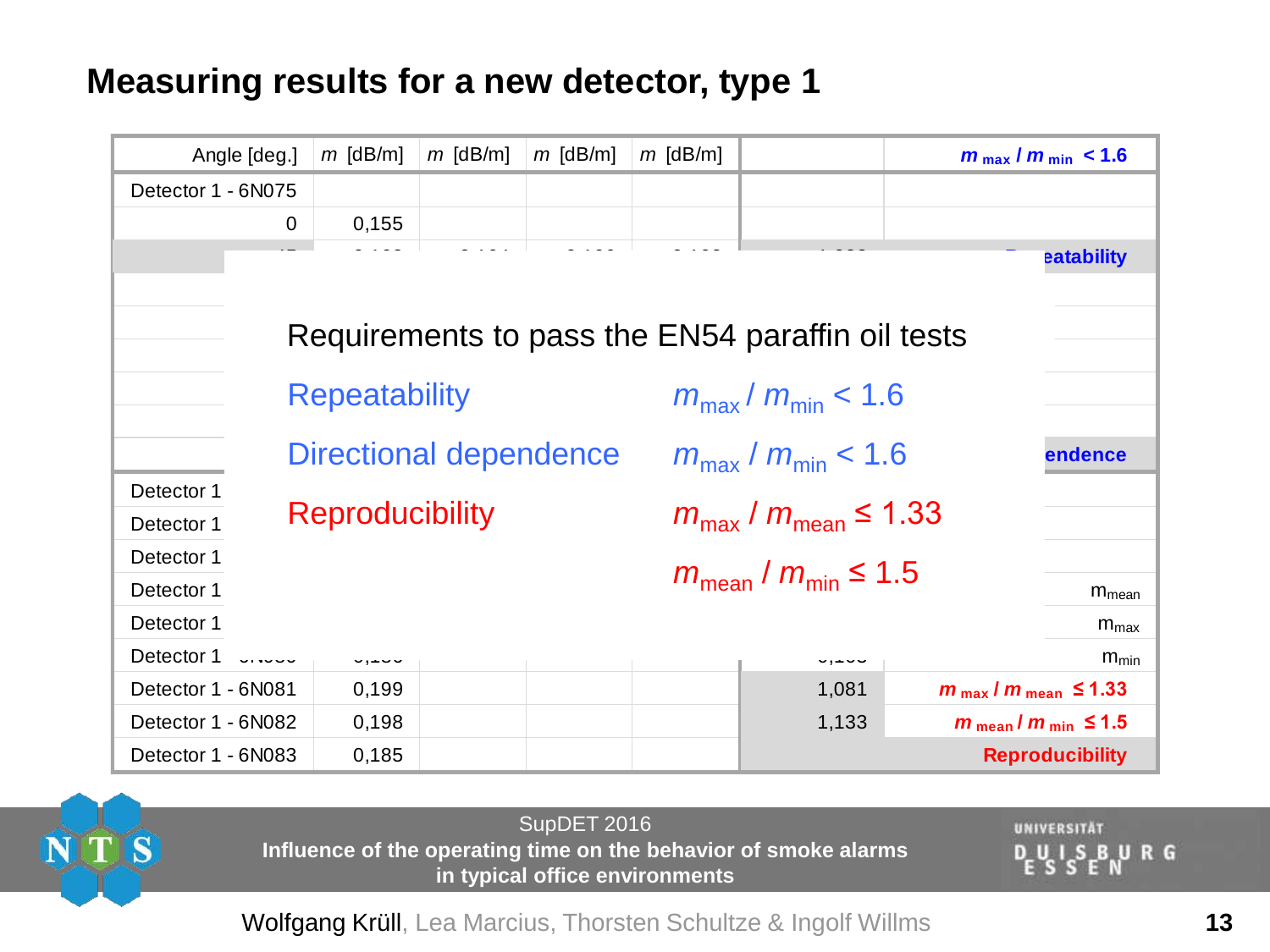#### **Directional Dependence of new detectors**

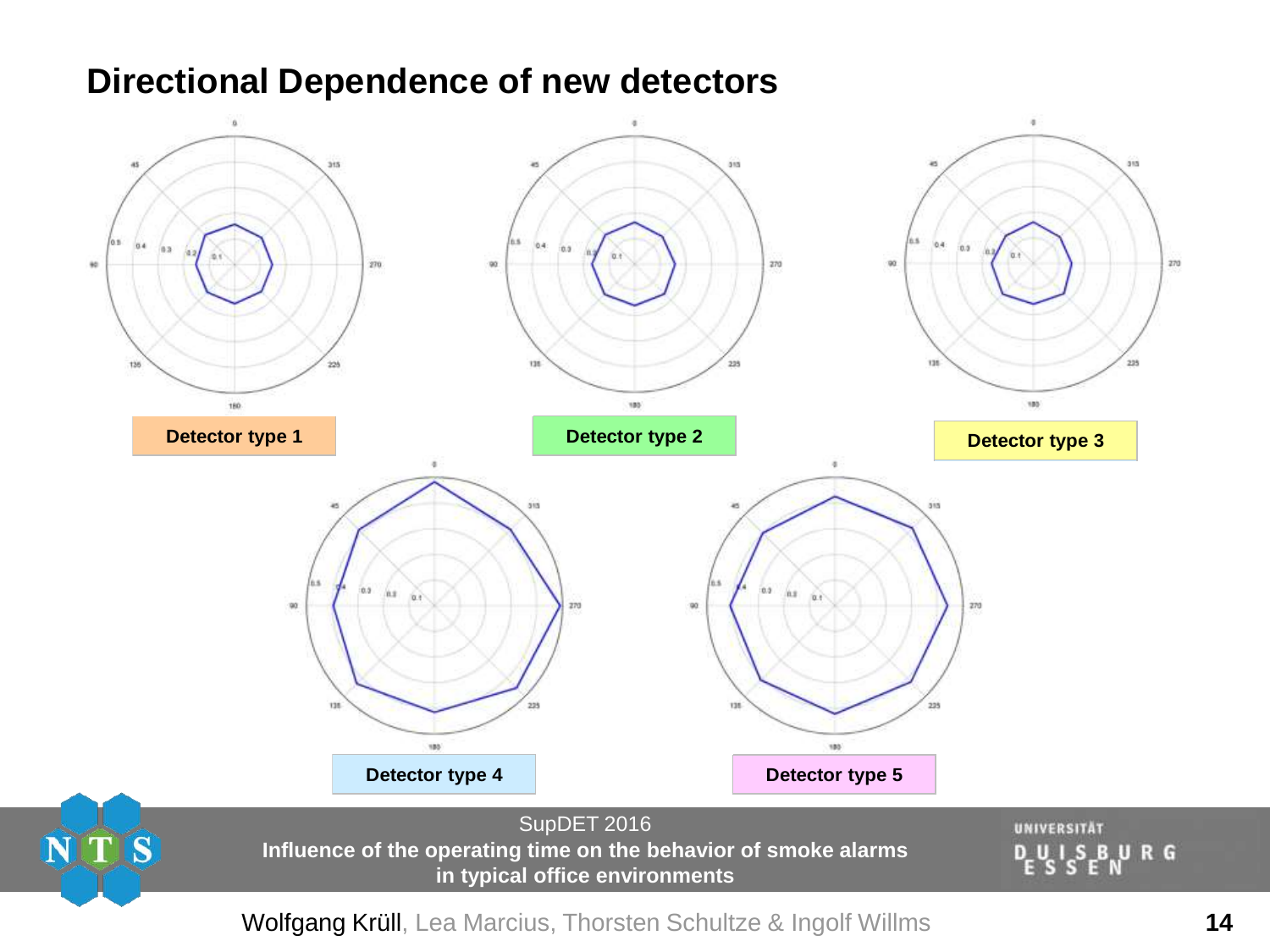#### **Tests with old detectors**

#### **Directional Dependence**

50 % of the old detectors of each detector type

- 4 measurements of the RTV of each detector after each measurement the detector was turned by 90°
- $\rightarrow$  Measurements include the angle with the lowest sensitivity ( $m_{\text{max}}$ ) of a new detector
- $\rightarrow$  1 repetition for each measurement

## **Reproducibility & Repeatability**

50 % of the old detectors of each detector type

 3 measurements of the RTV of each detector at the angle with the lowest sensitivity  $(m_{\text{max}})$  of a new detector



SupDET 2016 **Influence of the operating time on the behavior of smoke alarms in typical office environments**

URG

UNIVERSITÄT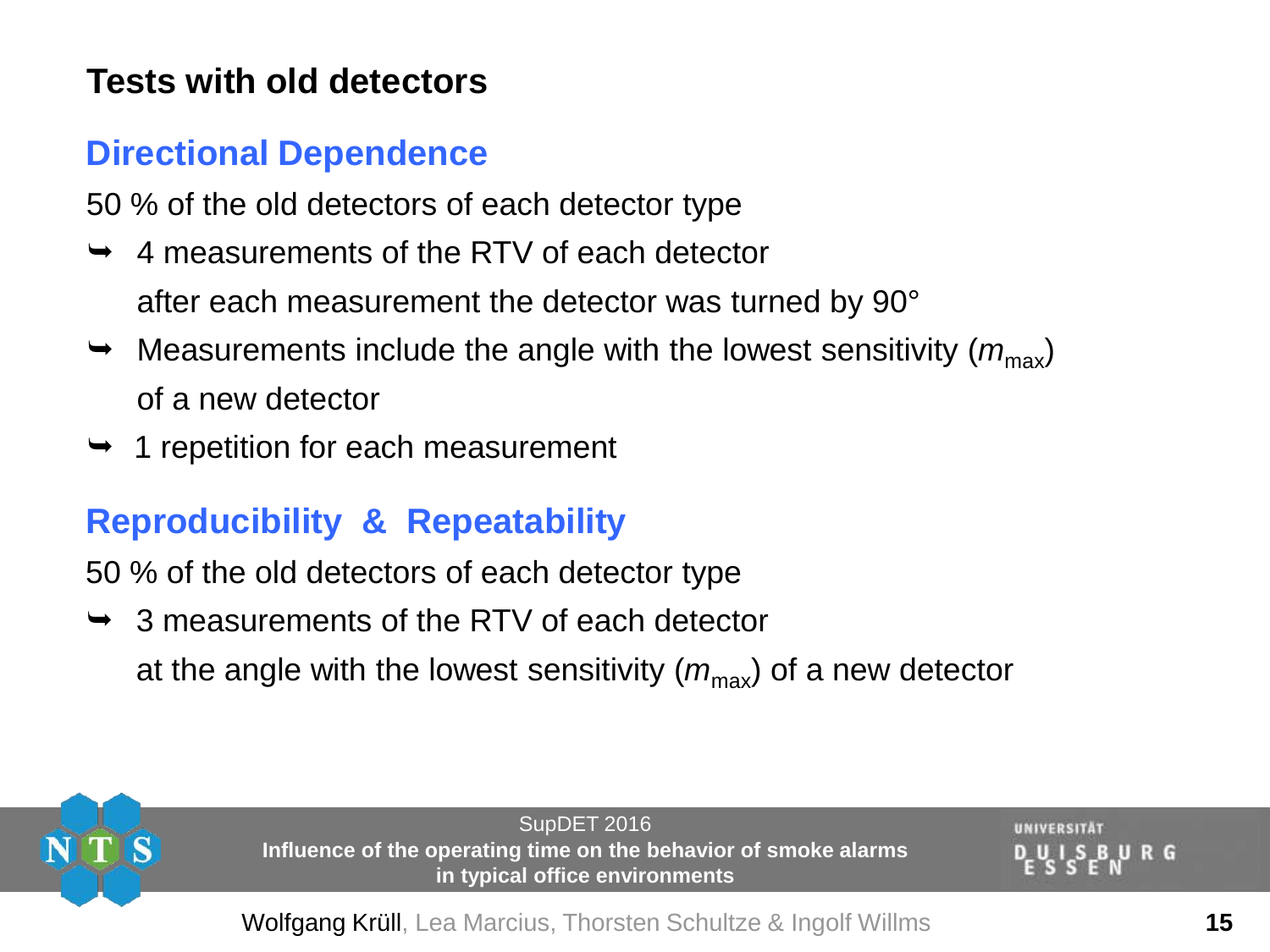#### **Total number of measurements depending on the operating life**

|                                                                       | New detectors | Detectors with<br>$2 - 5$ years<br>of operating life | Detectors with<br>$6 - 8$ years<br>of operating life | Detectors with<br>9 - 12 years<br>of operating life | Detectors with<br>more than $> 12$ years<br>of operating life | Number of<br>tests |
|-----------------------------------------------------------------------|---------------|------------------------------------------------------|------------------------------------------------------|-----------------------------------------------------|---------------------------------------------------------------|--------------------|
| Detector type 1                                                       | 21            | $\blacksquare$                                       | $\overline{\phantom{0}}$                             | 132                                                 | 68                                                            | 221                |
| Detector type 2                                                       | 21            | 24                                                   | 80                                                   | 60                                                  | ٠                                                             | 185                |
| Detector type 3                                                       | 20            | 24                                                   | 92                                                   | 144                                                 | 60                                                            | 340                |
| Detector type 4                                                       | 20            | 24                                                   | 48                                                   | 68                                                  |                                                               | 160                |
| Detector type 5                                                       | 14            | $\bf 8$                                              | 16                                                   |                                                     |                                                               | 38                 |
| Total number of<br>measurements<br>depending on the<br>operating life | 96            | 80                                                   | 236                                                  | 272                                                 | 128                                                           | 944                |

- A total of 944 measurements of new and old detectors were collected
- $\rightarrow$  The directionality and RTV tests were done repeatedly with identical configuration
- The scattering result values were averaged



SupDET 2016 **Influence of the operating time on the behavior of smoke alarms in typical office environments**

UNIVERSITÄT URG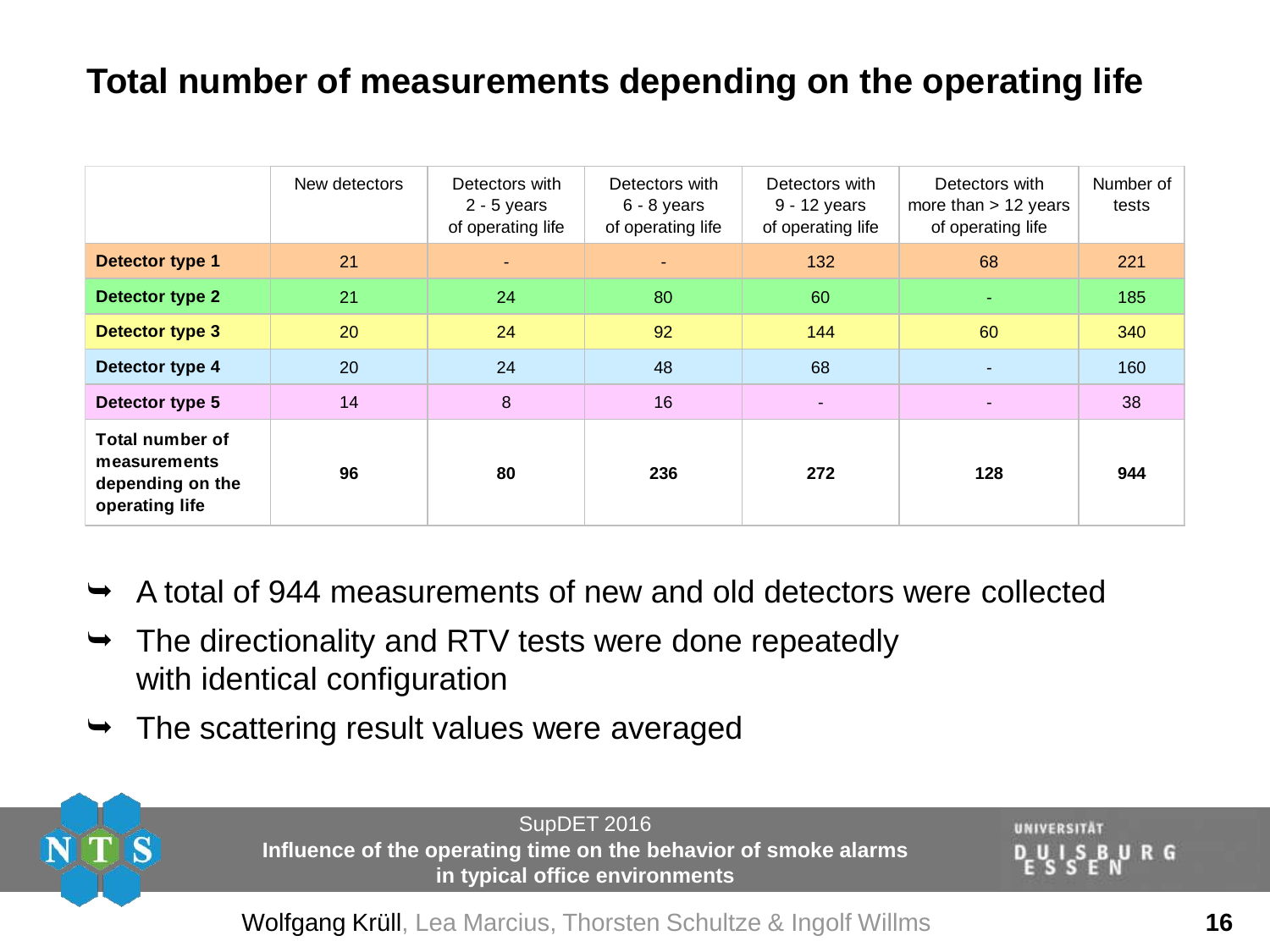#### **Measurement of response value of detector type 1, angle 45°**



Wolfgang Krüll, Lea Marcius, Thorsten Schultze & Ingolf Willms **17**

NTS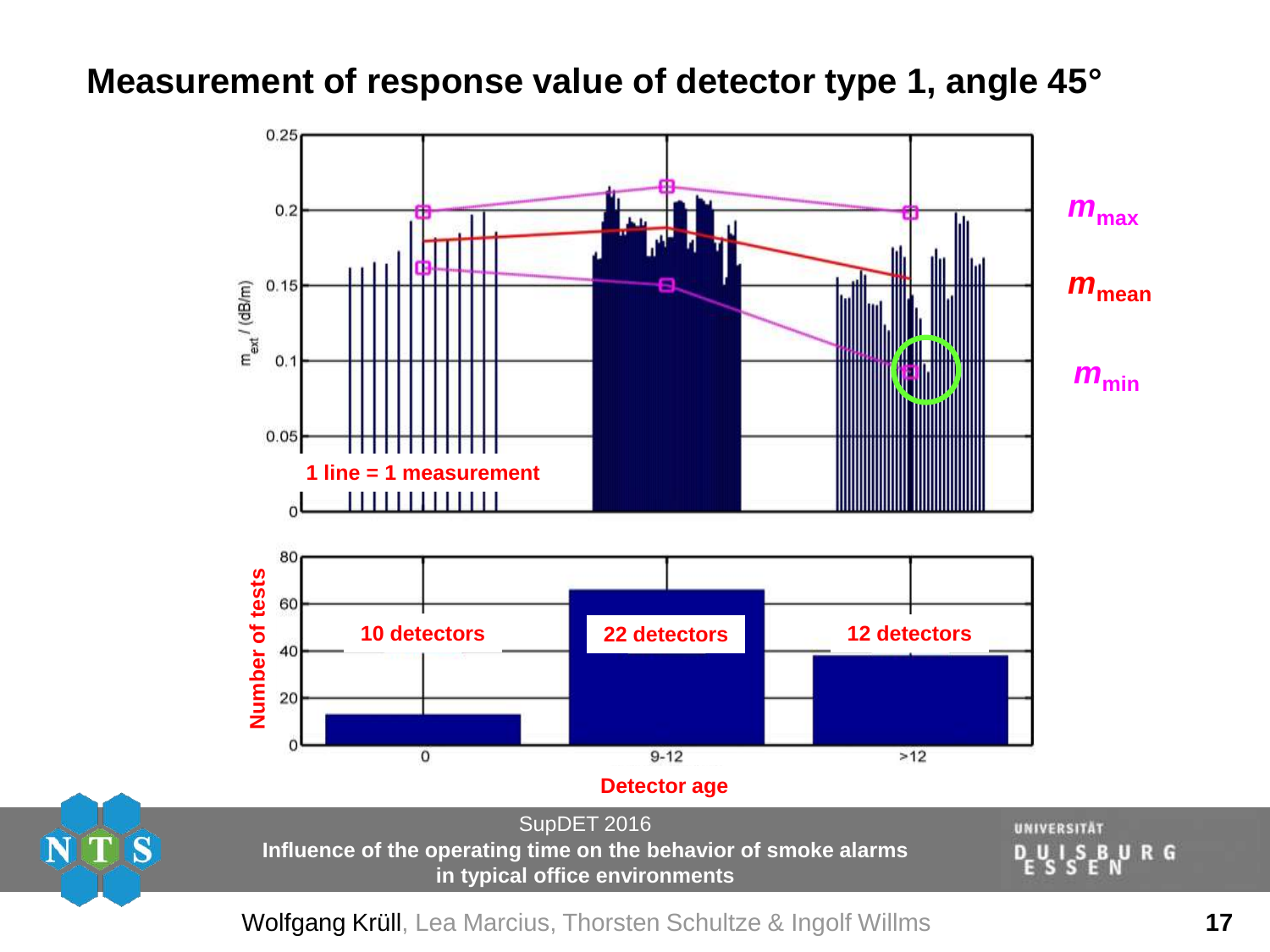#### **Measurement of response value of detector type 1**



- Angle with the lowest sensitivity of a new detector type 1 is 45°
- 1 of 12 detectors is more sensitive
- 2 of 38 measurements
- Higher sensitivity = more false alarms
- ≈ 97 % of the old detectors type 1 have passed the test for new detectors

| <b>Detector</b><br>type 1            | <b>EN54</b> | new<br>detector | $2 - 5$<br>years | $6 - 8$<br>years | $9-12$<br>years | $>12$<br>years |
|--------------------------------------|-------------|-----------------|------------------|------------------|-----------------|----------------|
| $m_{\min}$                           |             | 0.162           | $\blacksquare$   | $\blacksquare$   | 0.150           | 0.093          |
| $m_{\text{max}}$                     |             | 0.199           | $\blacksquare$   | $\blacksquare$   | 0.216           | 0.155          |
| $m_{\text{mean}}$                    |             | 0.179           | $\blacksquare$   | ٠                | 0.188           | 0.154          |
| $m_{\text{max}}$ / $m_{\text{mean}}$ | $\leq 1.33$ | 1.11            | $\blacksquare$   | $\blacksquare$   | 1.15            | 1.29           |
| $m_{\text{mean}}/m_{\text{min}}$     | $≤ 1.5$     | 1.11            | $\blacksquare$   | $\blacksquare$   | 1.25            | 1.66           |



SupDET 2016 **Influence of the operating time on the behavior of smoke alarms in typical office environments**

UNIVERSITÄT URG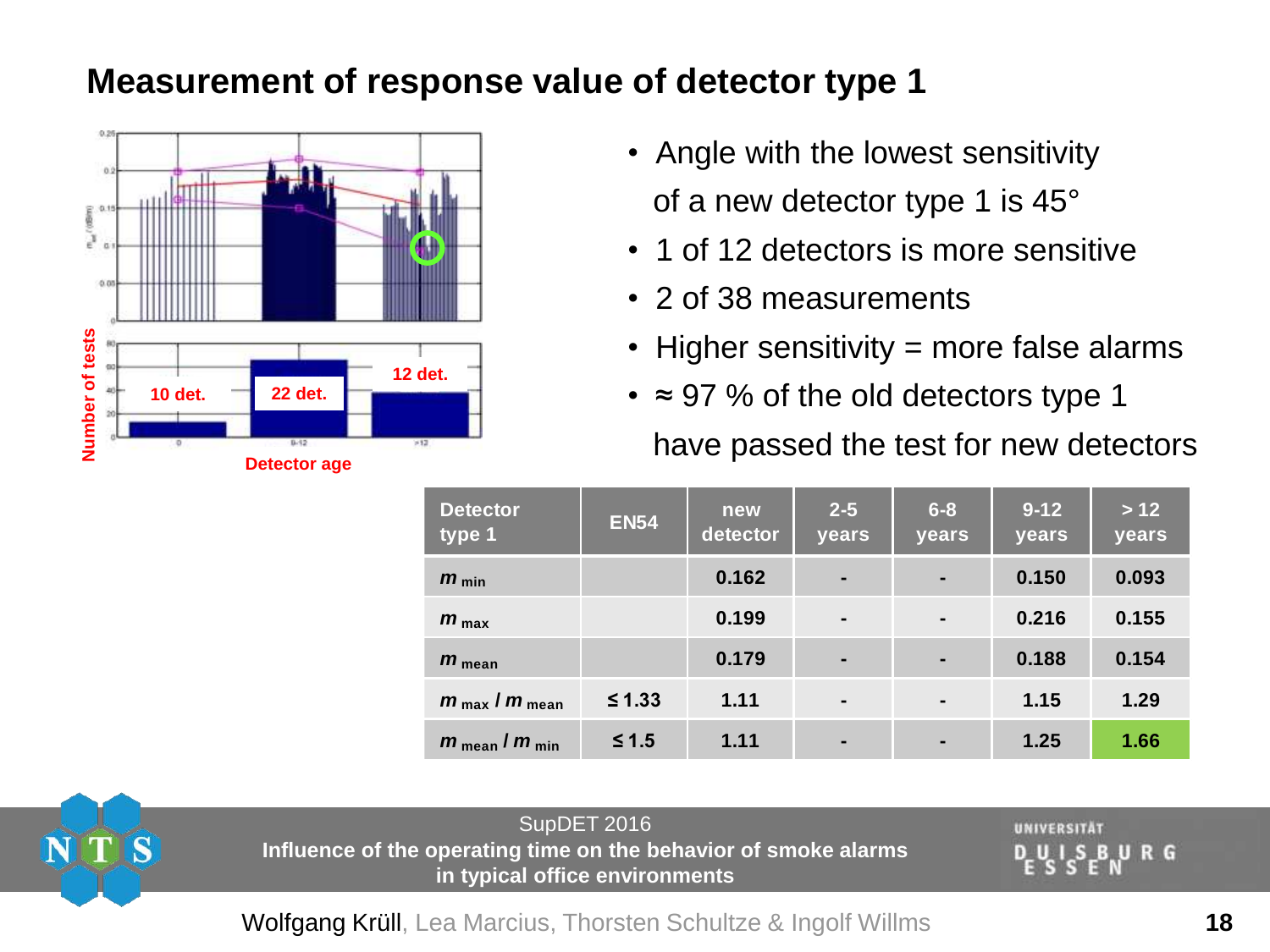#### **Measurement of response value of detector type 2, angle 90°**





NTS

**UNIVERSITÄT** UISBURG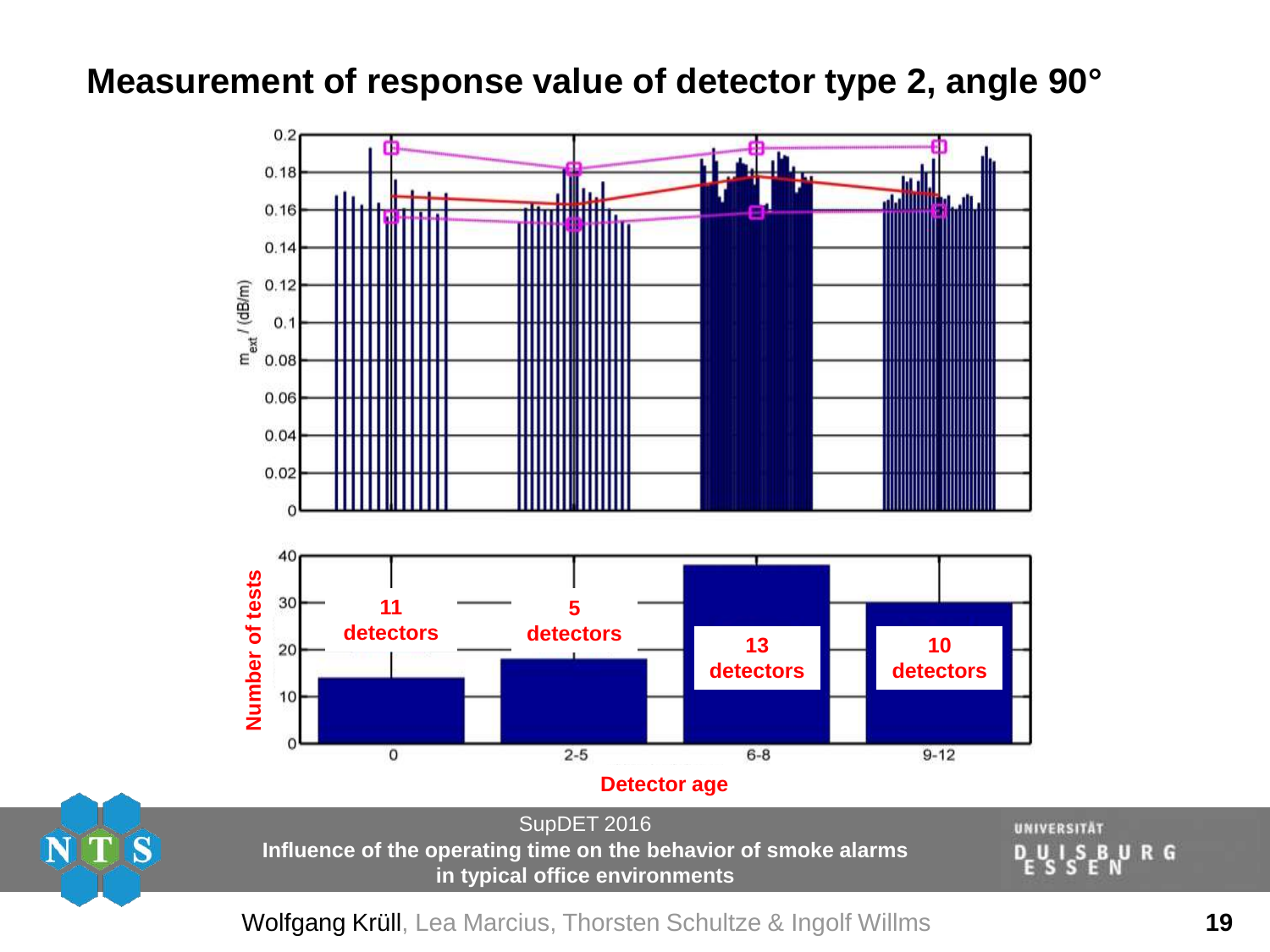#### **Measurement of response value of detector type 3, angle 135°**





NTS

**UNIVERSITÄT BURG** -8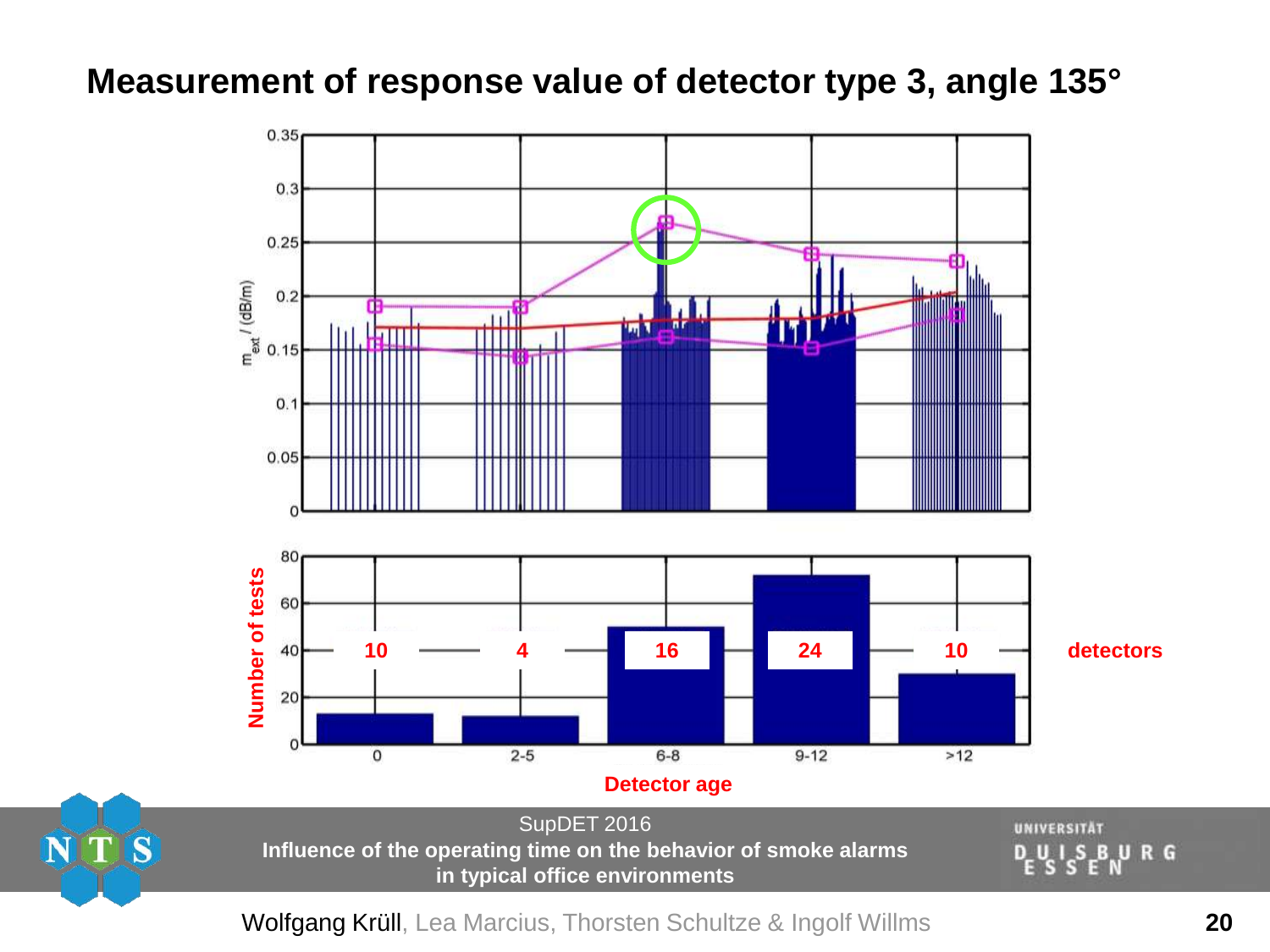#### **Measurement of response value of detector type 3, angle 135°**



• 98 % of the old detectors type 3 have passed the test for new detectors

| • Angle with the lowest sensitivity |
|-------------------------------------|
| of a new detector type 3 is 135°    |

- 1 of 16 detectors is less sensitive
- 4 of 50 measurements
- A lower sensitivity increases the probability that a possible fire will be detected too late

| <b>Detector</b><br>type 3            | <b>EN54</b> | new<br>detector | $2 - 5$<br>years | $6 - 8$<br>years | $9 - 12$<br>years | > 12<br>years |
|--------------------------------------|-------------|-----------------|------------------|------------------|-------------------|---------------|
| $m_{\min}$                           |             | 0.155           | 0.143            | 0.162            | 0.152             | 0.182         |
| $m_{\text{max}}$                     |             | 0.191           | 0.190            | 0.269            | 0.239             | 0.233         |
| $m_{\text{mean}}$                    |             | 0.172           | 0.168            | 0.187            | 0.184             | 0.204         |
| $m_{\text{max}}$ / $m_{\text{mean}}$ | ≤ 1.33      | 1.11            | 1.13             | 1.43             | 1.30              | 1.14          |
| $m_{\text{mean}}/m_{\text{min}}$     | $≤ 1.5$     | 1.11            | 1.17             | 1.16             | 1.21              | 1.12          |



SupDET 2016 **Influence of the operating time on the behavior of smoke alarms in typical office environments**

UNIVERSITÄT URG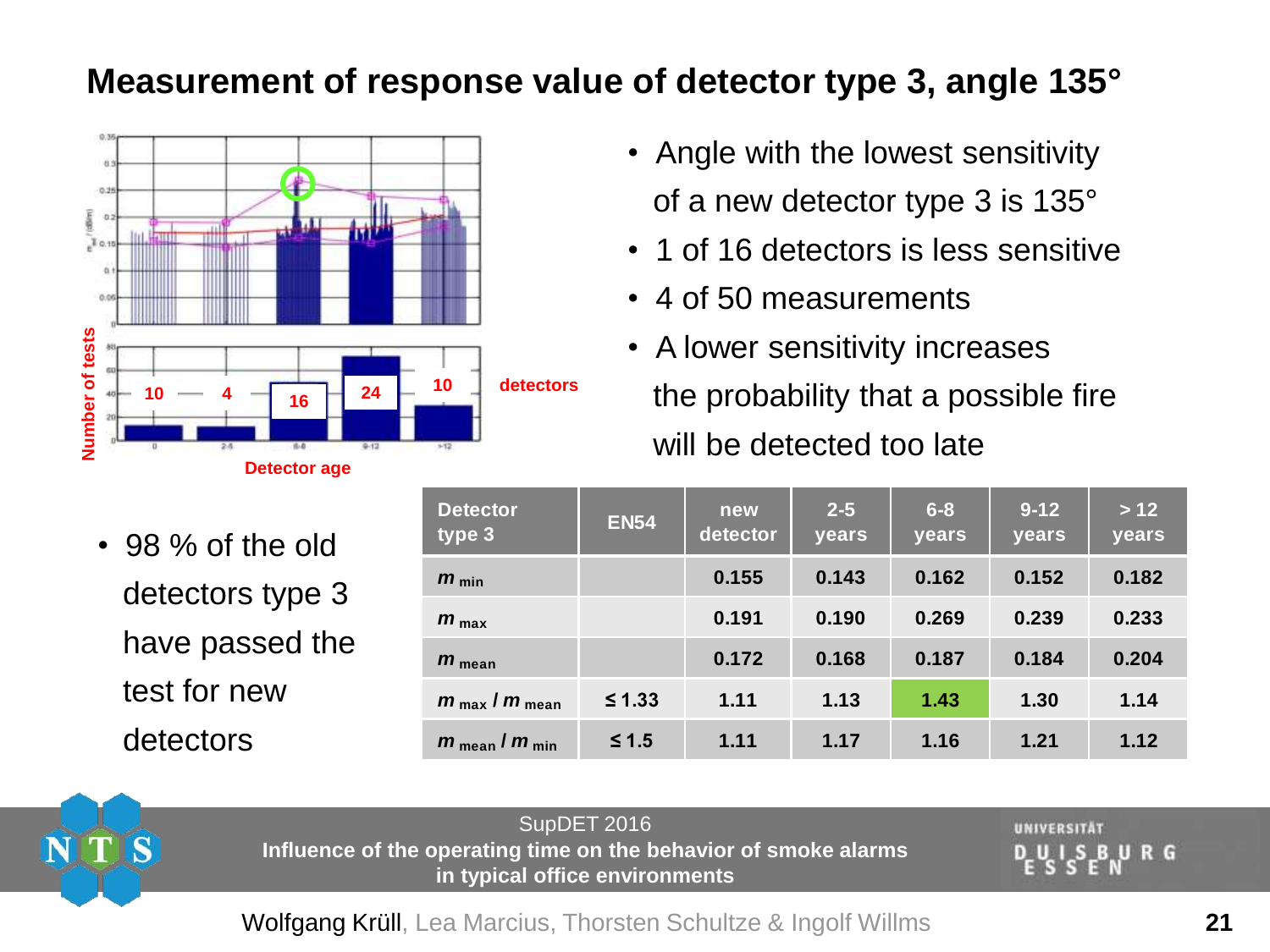#### **Measurement of response value of detector type 4, angle 270°**





SupDET 2016 **Influence of the operating time on the behavior of smoke alarms in typical office environments**

**UNIVERSITÄT** UISBURG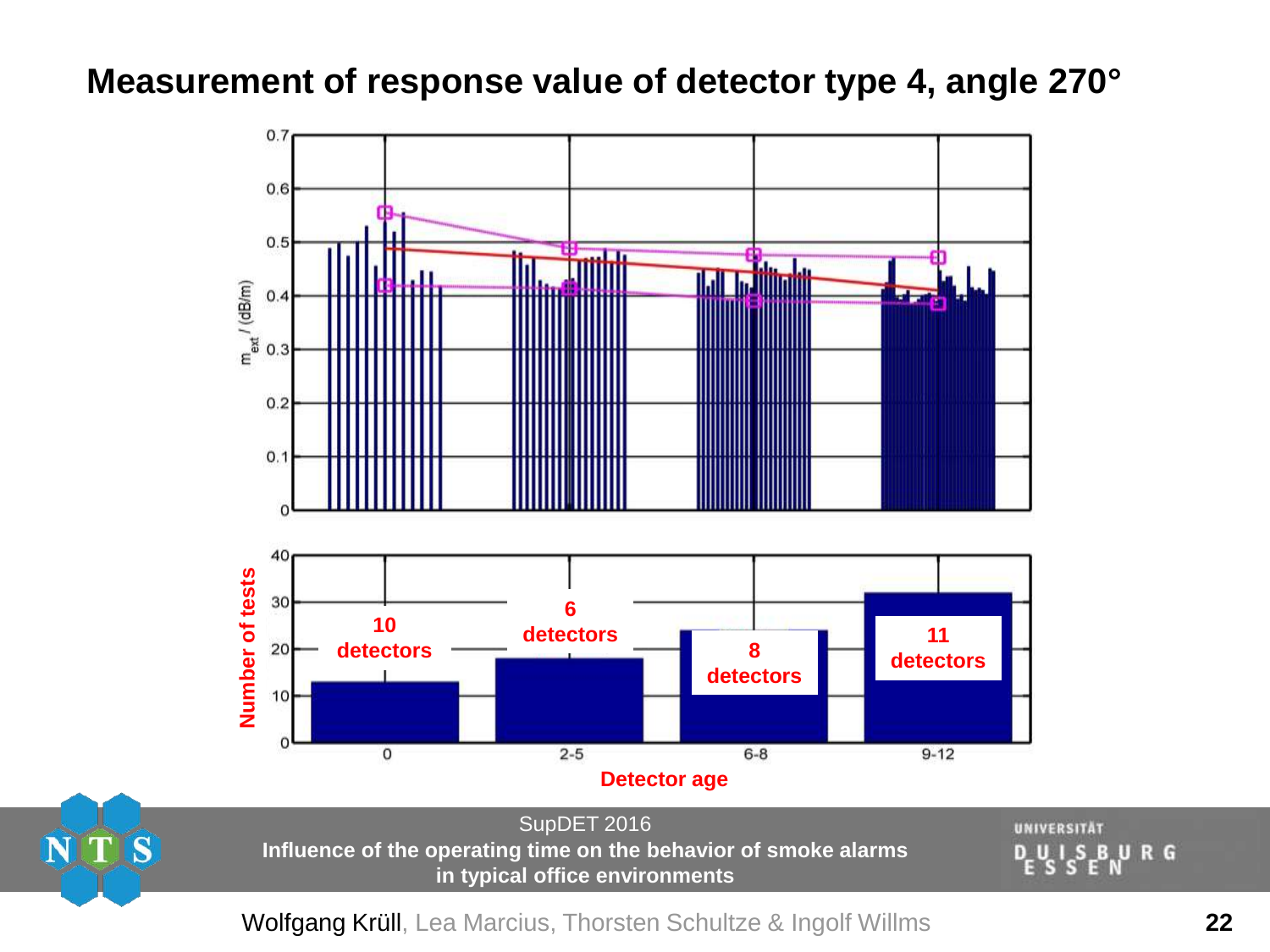- Key aspect of the study was the verification of the behavior of new and old optical smoke detectors with respect to the defined EN54 requirements
- A total of 944 measurements of 45 new and 143 old optical smoke detectors were collected and analyzed
- The old detectors were collected from office buildings (relatively clean areas)



SupDET 2016 **Influence of the operating time on the behavior of smoke alarms in typical office environments**

UNIVERSITÄT **BURG**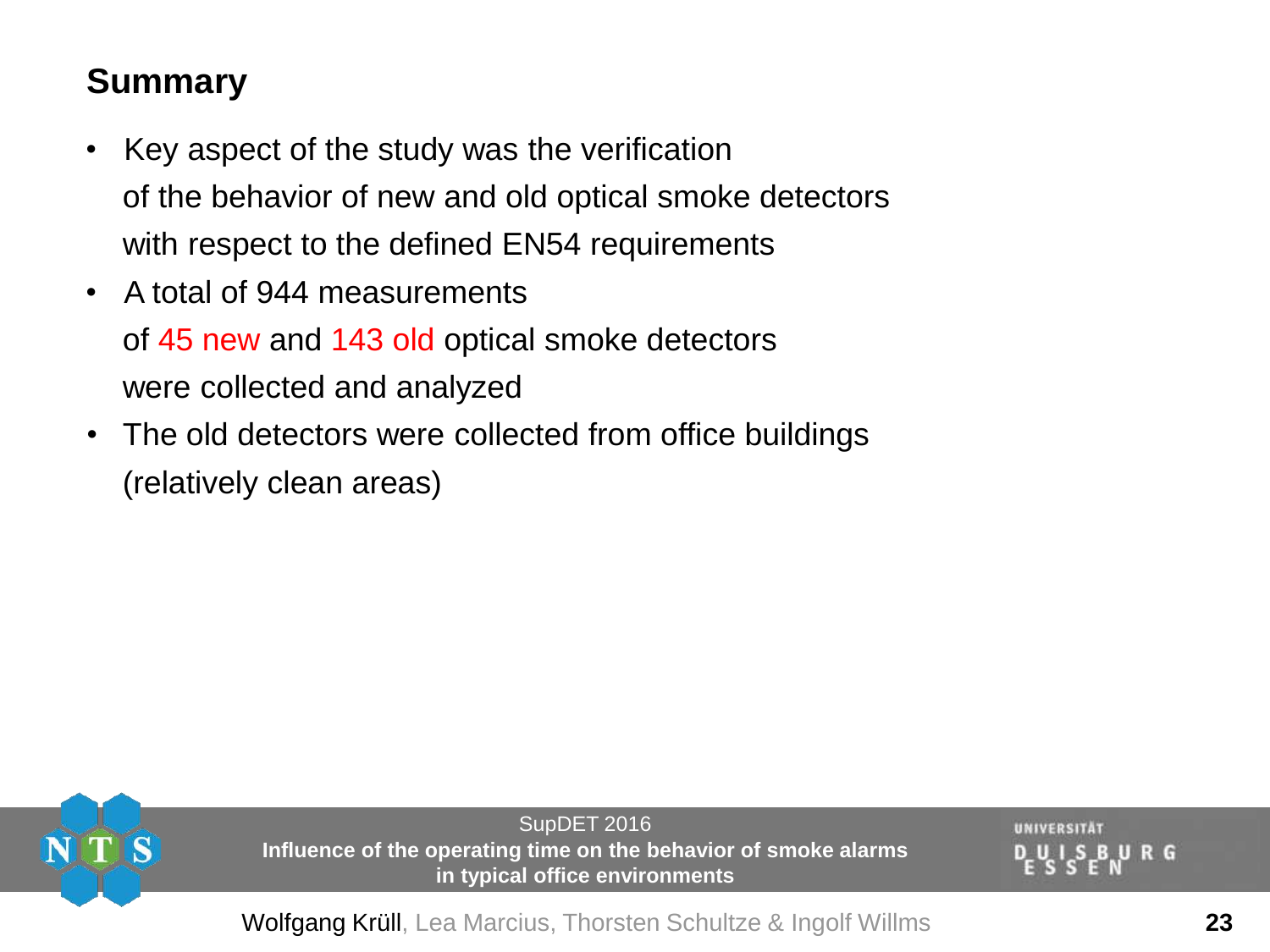#### **Directional Dependence**

- No conspicuous features
- The EN 54 requirement  $m_{\text{max}}/m_{\text{min}} < 1.6$  was met by all tested detectors even after more than 12 years of operating life
- However, it can be observed that the angle with the lowest sensitivity of detector type 4 has changed from 270° to 90°
	- Detector with 9 12 years operating life compared with a new detector



SupDET 2016 **Influence of the operating time on the behavior of smoke alarms in typical office environments**

UNIVERSITÄT **BURG**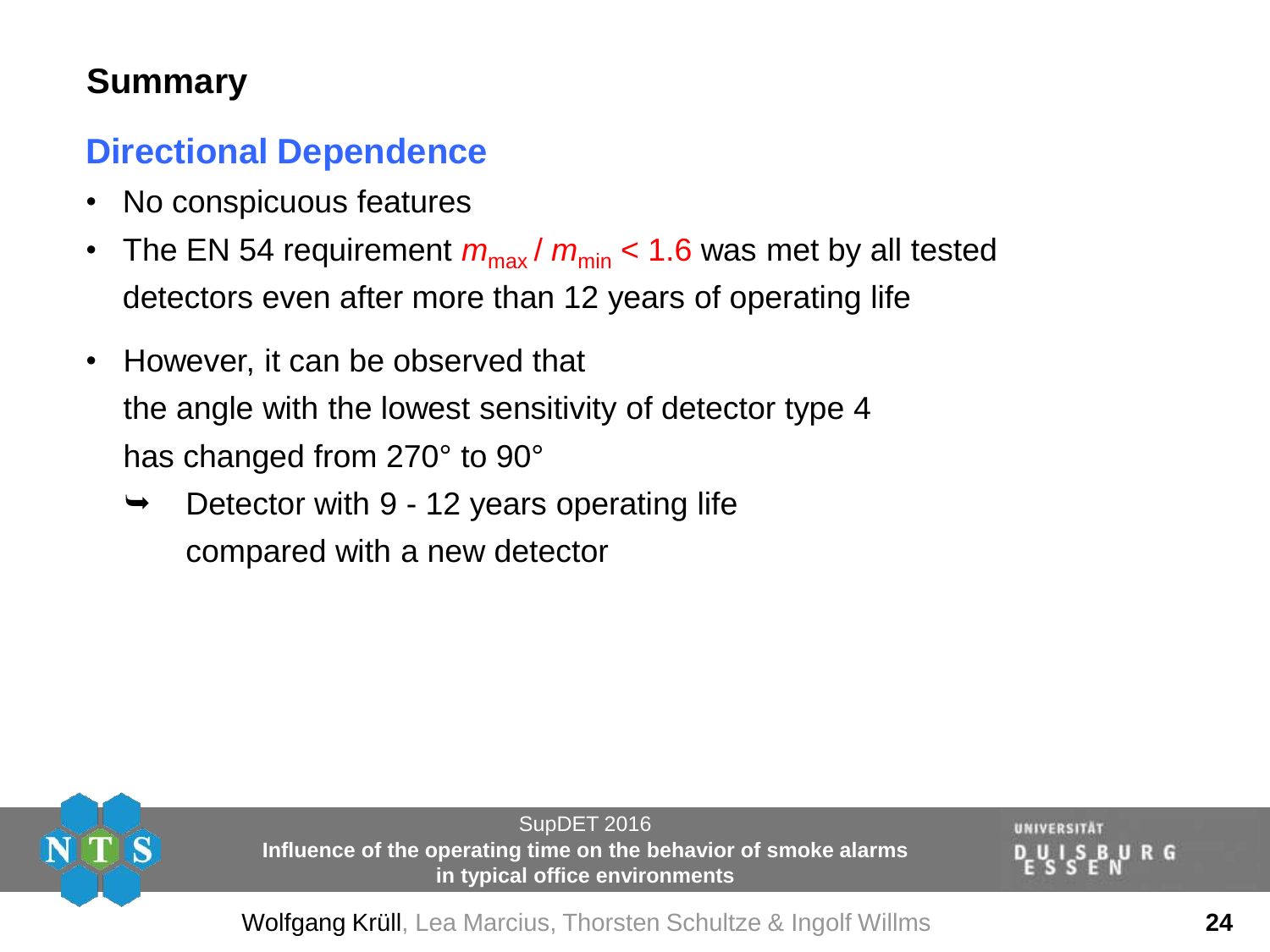## **Reproducibility and aging effects**

- The production spread of new smoke alarms has to be within the limits  $m_{\text{max}}/m_{\text{mean}} \leq 1.33$  and  $m_{\text{mean}}/m_{\text{min}} \leq 1.5$
- To show possible indications of e.g. aging of the detectors these values were calculated for each of the 4 age groups



SupDET 2016 **Influence of the operating time on the behavior of smoke alarms in typical office environments**

UNIVERSITÄT **BURG**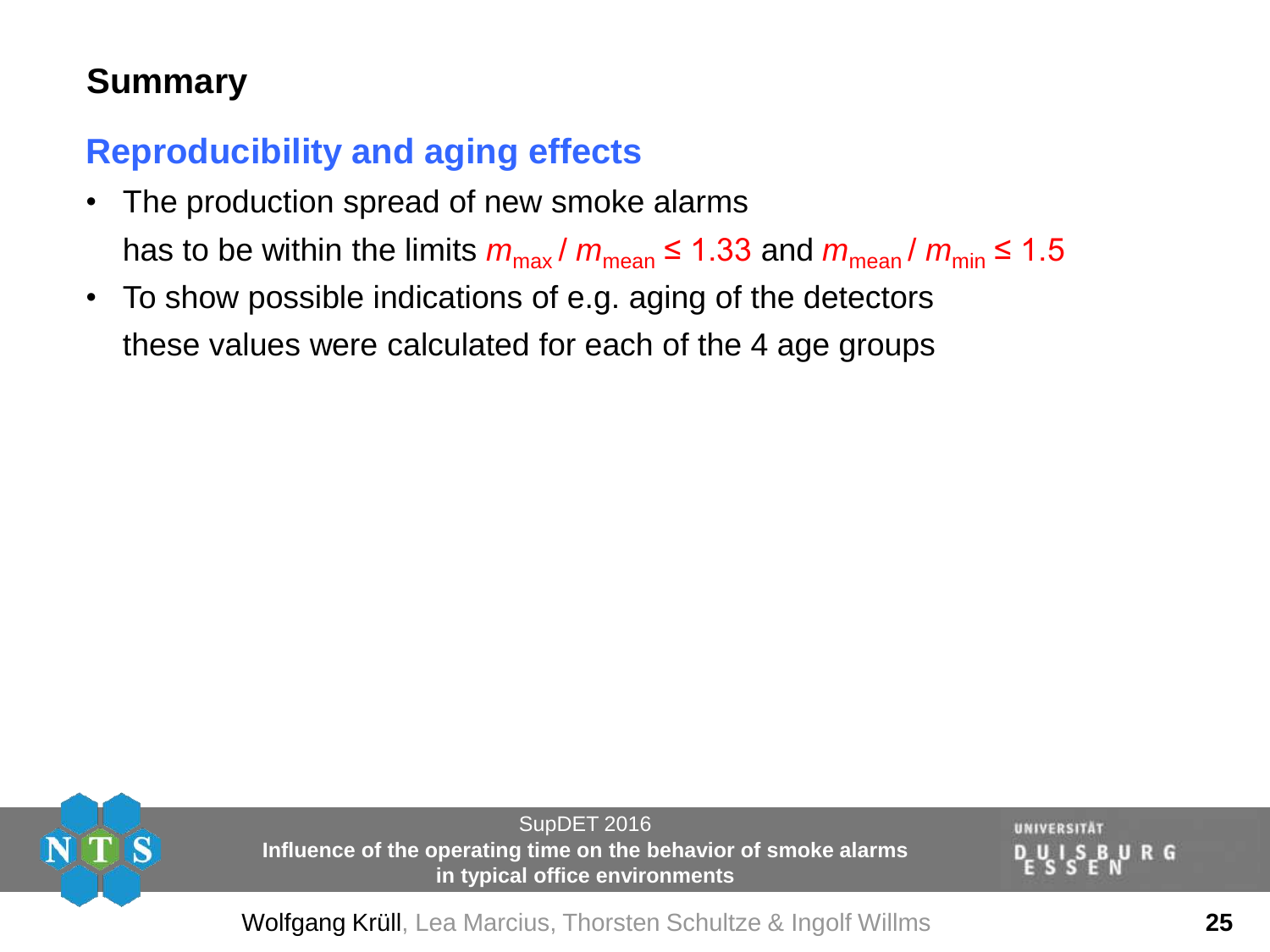#### **Reproducibility and aging effects**

- The production spread of new smoke alarms has to be within the limits  $m_{\text{max}}/m_{\text{mean}} \leq 1.33$  and  $m_{\text{mean}}/m_{\text{min}} \leq 1.5$
- To show possible indications of e.g. aging of the detectors these values were calculated for each of the 4 age groups
- Only minor changes with two exceptions
- A general trend to lower or higher RTV as a function of the operating age could not be determined
- A minor age-dependent variation may be determined depending on the detector type



SupDET 2016 **Influence of the operating time on the behavior of smoke alarms in typical office environments**

UNIVERSITÄT **BURG**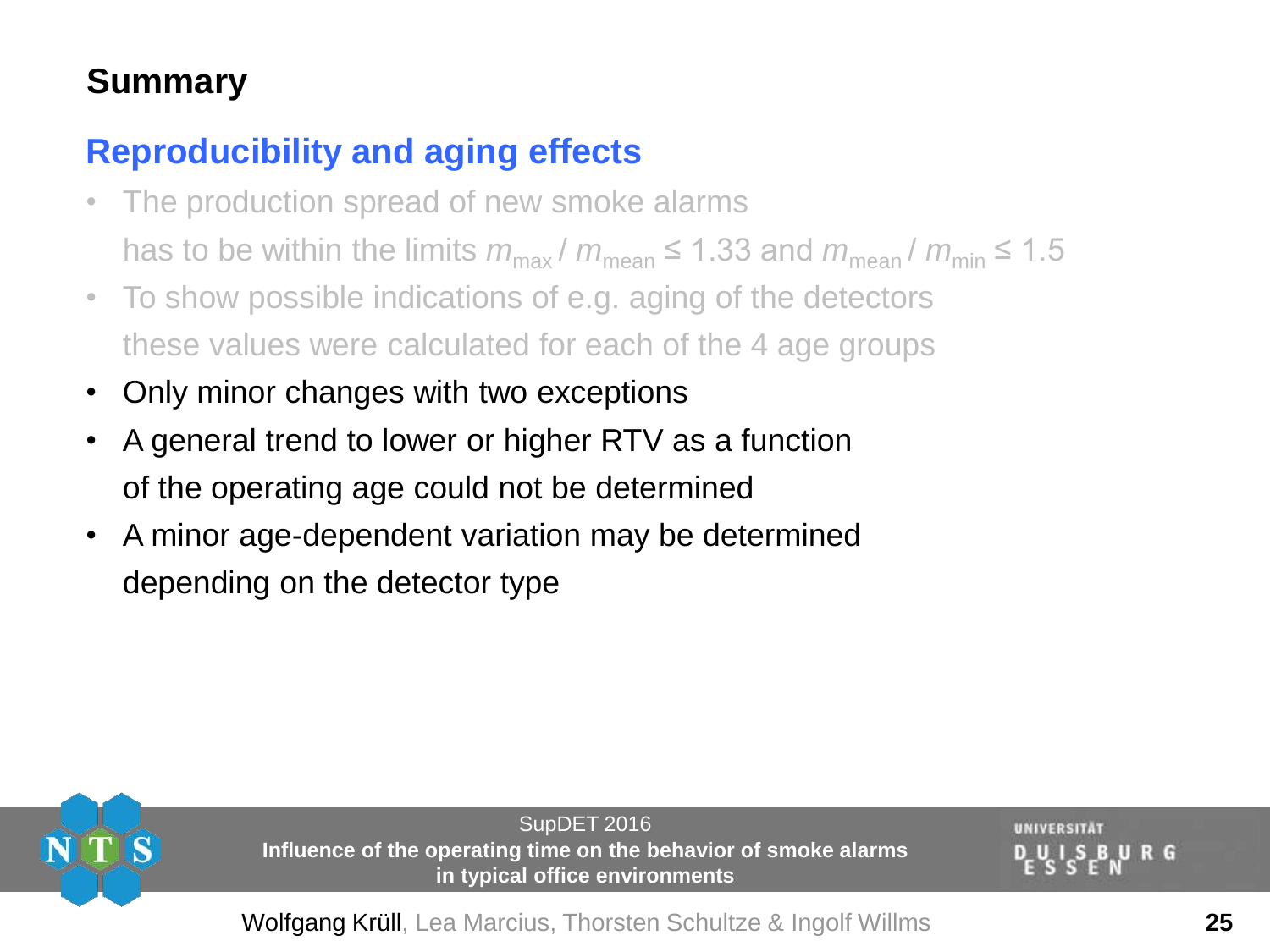#### **Reproducibility and aging effects**

- 2 detector types may be more sensitive with advancing age
- Detector type 1 changes of  $m_{\text{mean}} \approx 14 \%$  (age > 12 years)
- Detector type 4 changes of  $m_{\text{mean}} \approx 15 \%$  (9-12 years old)
- - Higher sensitivity  $\qquad \Rightarrow \quad$  more false alarms
		- $\Rightarrow$  no problem
		- $\Rightarrow$  the detector will be exchanged



SupDET 2016 **Influence of the operating time on the behavior of smoke alarms in typical office environments**

UNIVERSITÄT **BURG**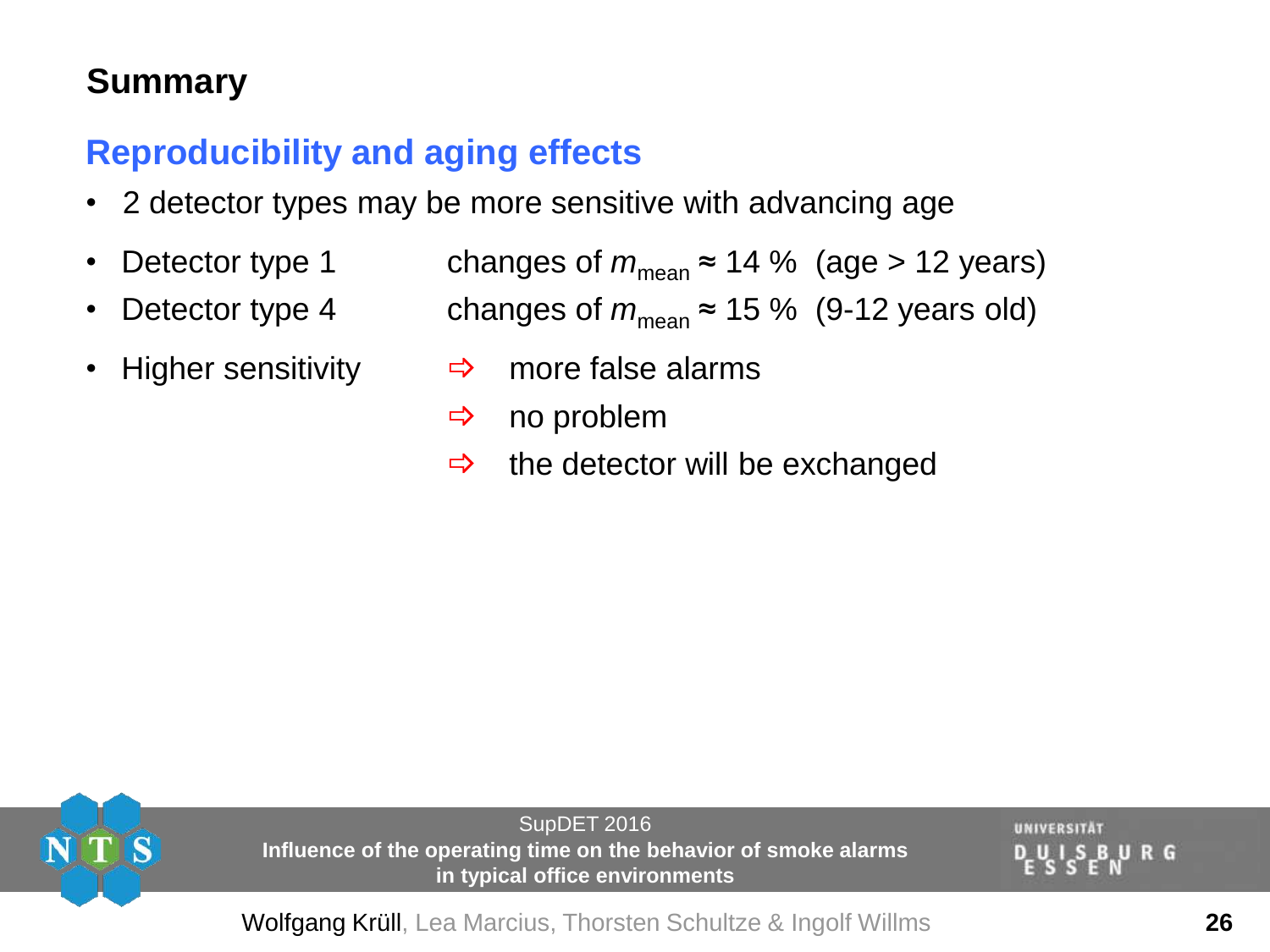#### **Reproducibility and aging effects**

- 2 detector types may be more sensitive with advancing age
- Detector type 1 changes of  $m_{\text{mean}} \approx 14 \%$  (age > 12 years)
- Detector type 4 changes of  $m_{\text{mean}} \approx 15 \%$  (9-12 years old)
- Higher sensitivity  $\Rightarrow$  more false alarms

- 
- 

 $\Rightarrow$  no problem  $\Rightarrow$  the detector will be exchanged Detector type 3 trend to lower sensitivity changes of  $m_{\text{mean}} \approx 9$  % (age < 12 years) changes of  $m_{\text{mean}}$  ≈ 19 % (age > 12 years) Detector type 2 no trend to higher or lower sensitivity Detector type 5 no trend to higher or lower sensitivity



SupDET 2016 **Influence of the operating time on the behavior of smoke alarms in typical office environments**

UNIVERSITÄT **BURG**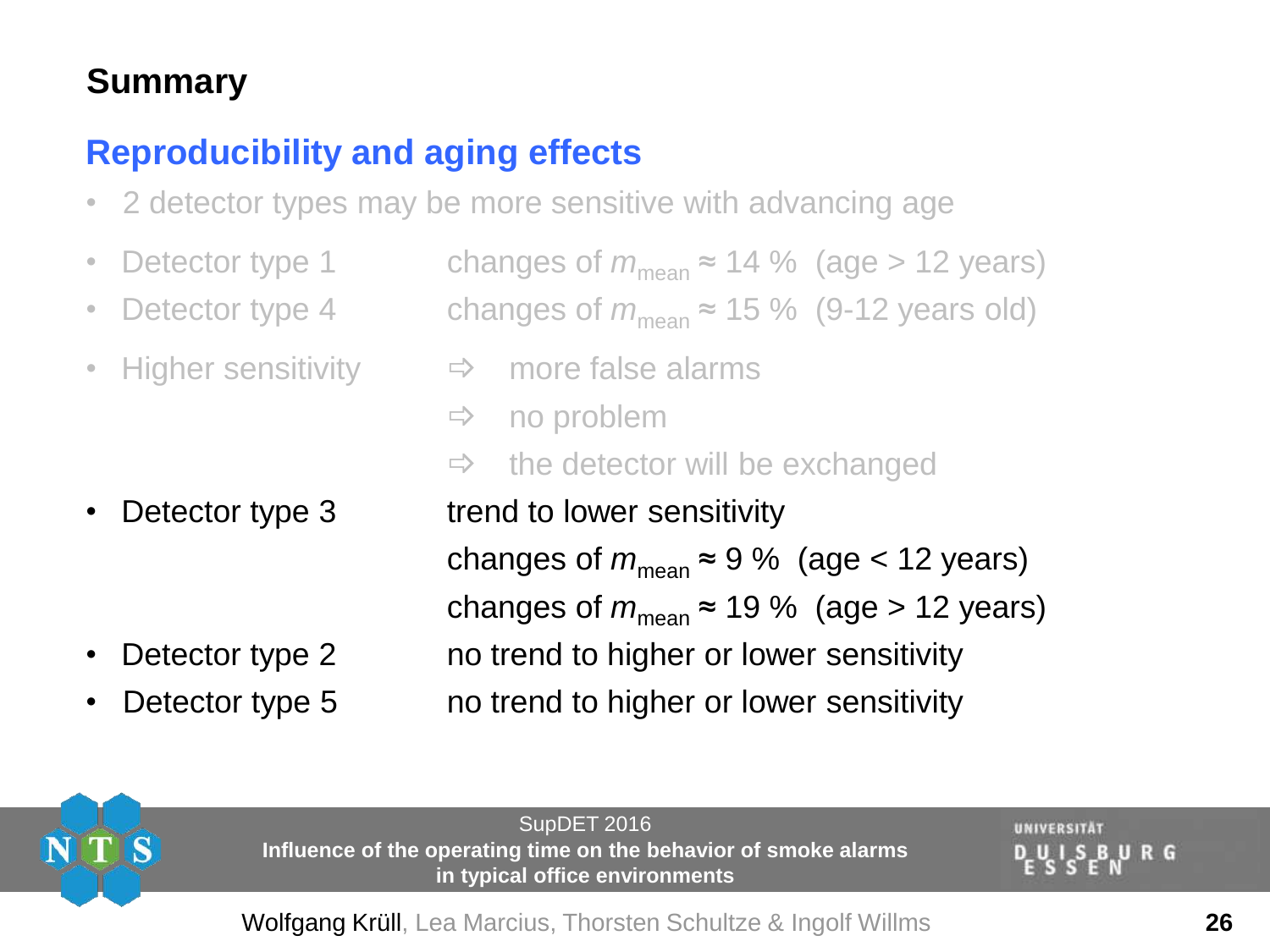- It can be shown that the age limit of 8 years (DIN 14675) is not an insurmountable problem.
- It should be stressed that the study should not be valued as absolute proof.
- The performed investigations show first important details for a possible review of the defined age limit.
- The study represents only a very small sample of detectors.
- A scientifically sound statement requires a significantly larger number of smoke alarms from different manufacturers and different areas of application.



SupDET 2016 **Influence of the operating time on the behavior of smoke alarms in typical office environments**

UNIVERSITÄT **BURG**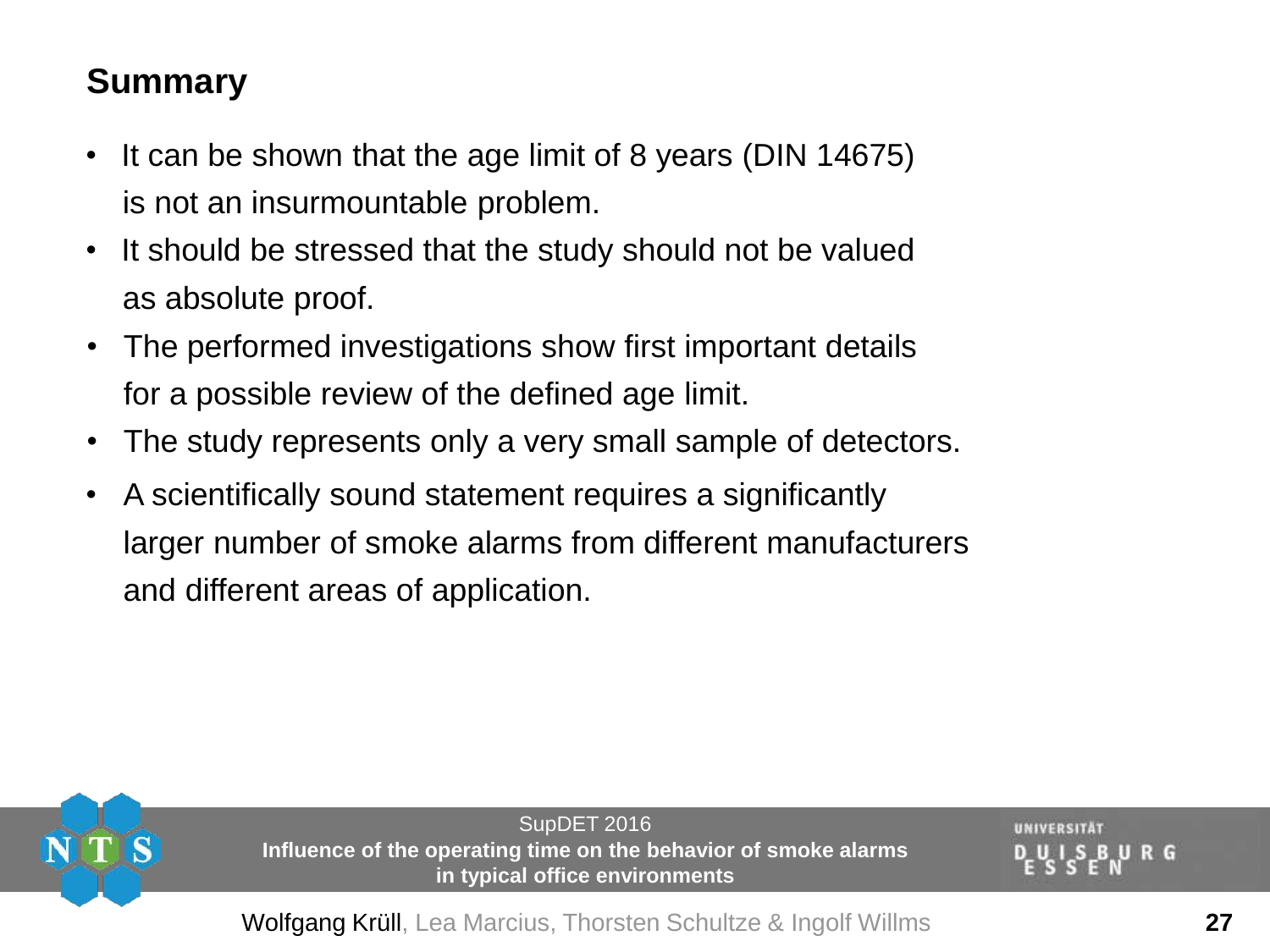#### **Outlook**

Sensitivity test after **???** years at regular intervals during operation, e.g. with "trutest"**?**

- "trutest" provides a linear increase of the aerosol concentration.
- The light obscuration is measured in %/ft.
- The result is not comparable with EN54 smoke tunnel tests due to a different areosol.
- In new installations the RTV of each smoke alarm has to be measured.







SupDET 2016 **Influence of the operating time on the behavior of smoke alarms in typical office environments**

UNIVERSITÄT URG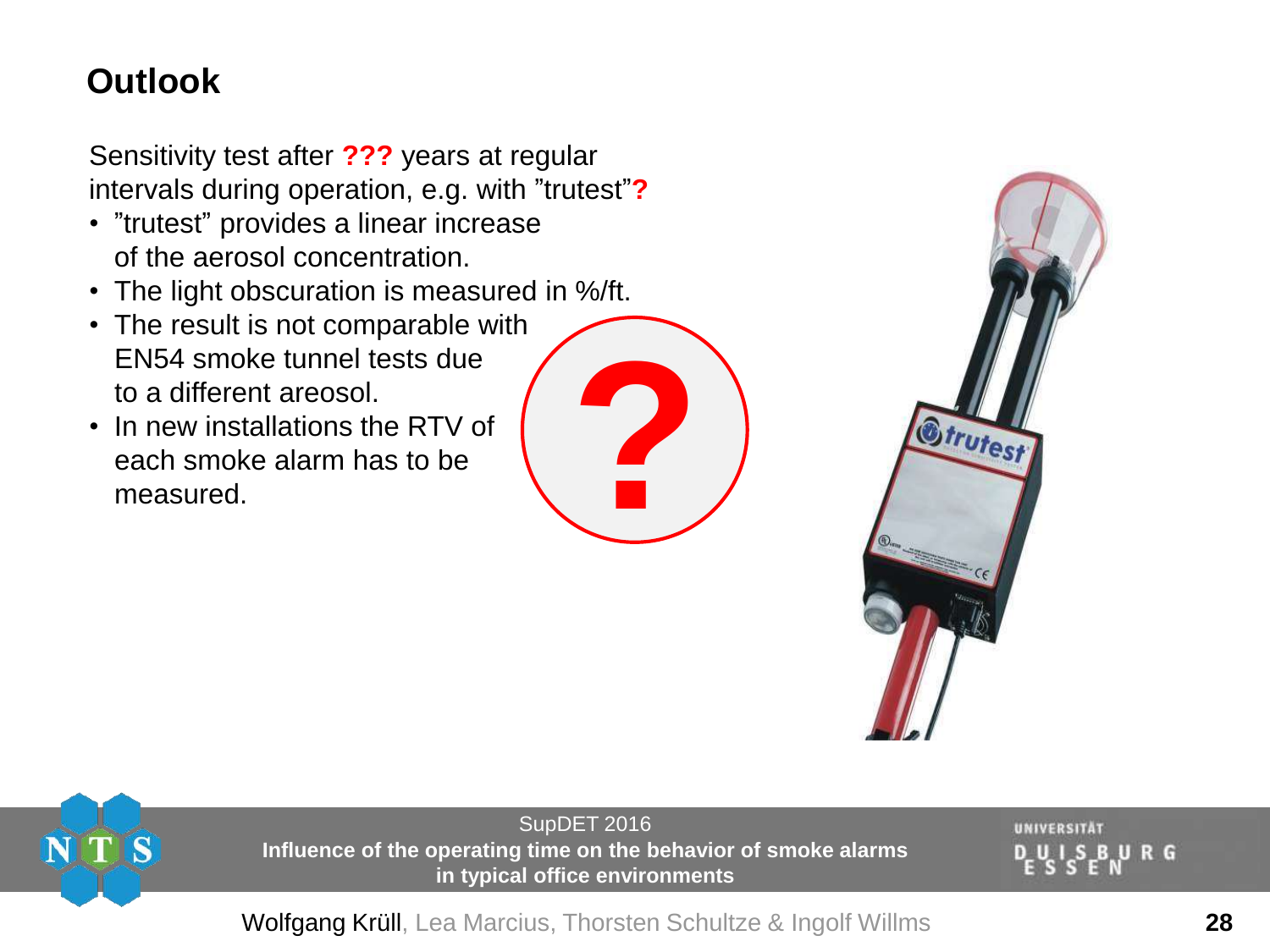## **Outlook**

Sensitivity test after **???** years at regular intervals during operation, e.g. with "trutest"**?**

- "trutest" provides a linear increase of the aerosol concentration.
- The light obscuration is measured in %/ft.
- The result is not comparable with EN54 smoke tunnel tests due to a different areosol.
- In new installations the RTV of each smoke alarm has to be measured.

Cost-benefit analysis:

What is more expensive, the replacement after 5 resp. 8 years or further re-testing**?**

 $\rightarrow$  Discussing the matter with

Extension to  $8 + X$  years?  $\rightarrow$  Define X

No hard deadline for replacement, but a risk analysis**?**

Companies with an own fire service make a decision by themselves**?**

The predicted life time**?** Current smoke alarms are equipped with a 10 year battery.

- The behavior of detectors with integrated pollution compensation**???** The behavior of multisensor detectors (e.g. with a CO-sensor)**?**
- the standardization bodies  $\rightarrow$  Measurements with a larger number of smoke alarms from different manufacturers and different areas of application.



SupDET 2016 **Influence of the operating time on the behavior of smoke alarms in typical office environments**

**?**

UNIVERSITÄT **BURG**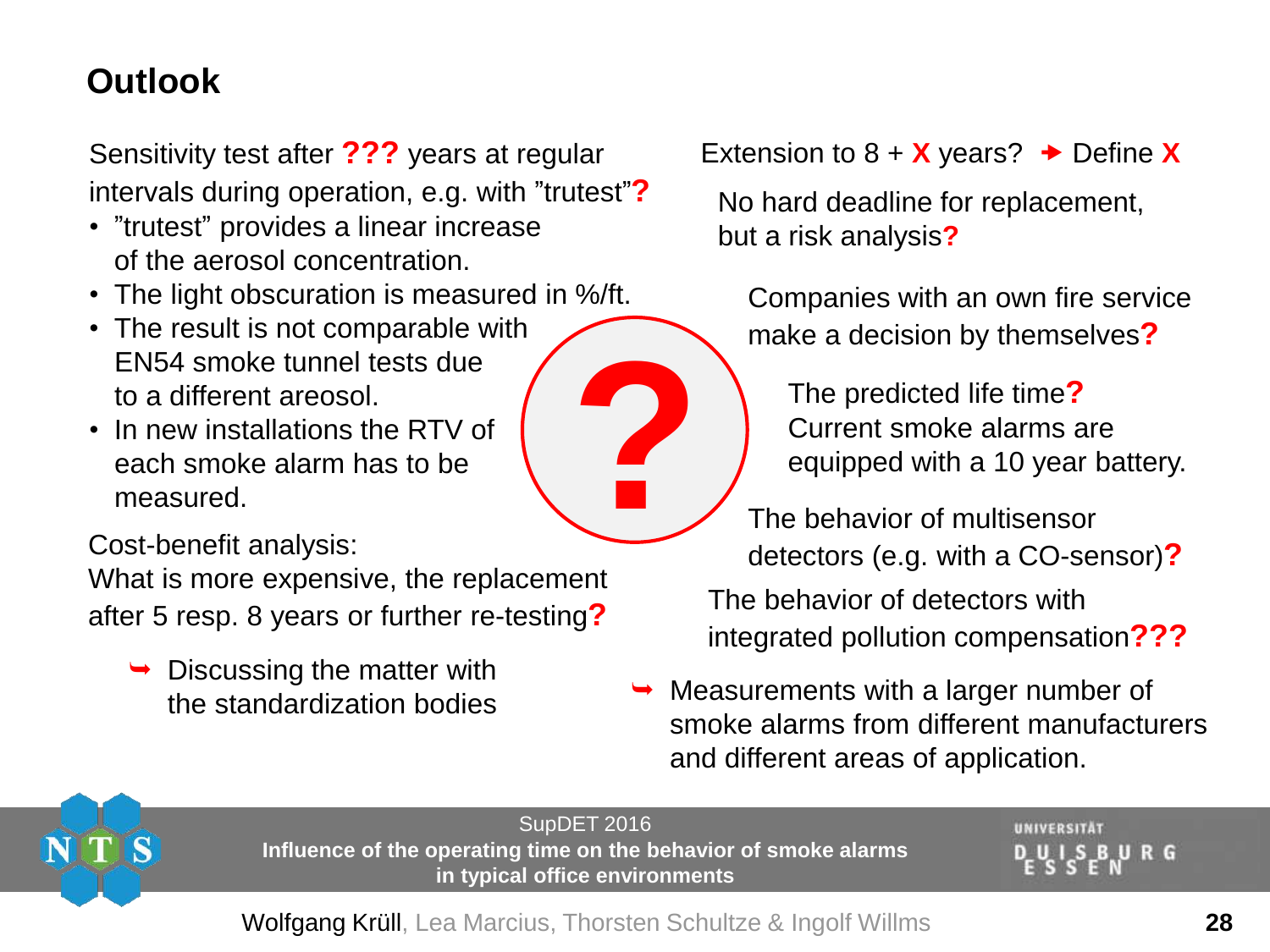# Thank you for your attention!



## http://nts.uni-due.de



SupDET 2016 **Influence of the operating time on the behavior of smoke alarms in typical office environments**

UNIVERSITÄT URG